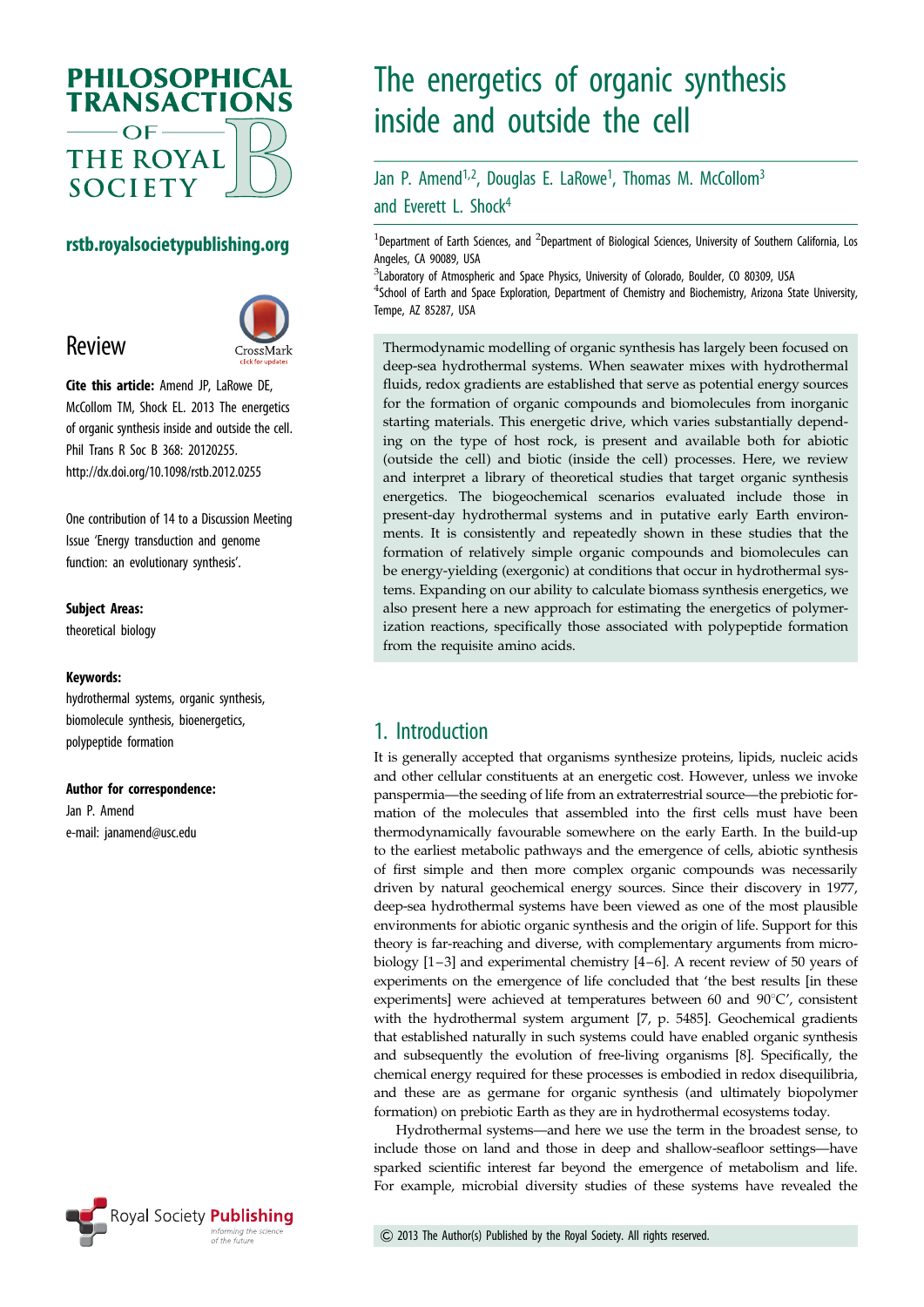presence of several hundred species of thermophilic archaea and bacteria, including many deeply rooted phyla in the universal tree of life [\[9](#page-10-0)–[13](#page-10-0)]. Aerobes and anaerobes, phototrophs and chemotrophs, and autotrophs and heterotrophs can thrive at temperatures approaching and, in some cases, exceeding  $100^{\circ}$ C [\[9,14](#page-10-0)-[22\]](#page-10-0). There is an ever-growing number of heatloving organisms and robust evidence of their role in many biogeochemical processes. Despite this, the energetics of organic and biomolecule synthesis at elevated temperatures and pressures have not fully entered the mainstream scientific discussion. Such investigations are paramount to a better understanding of life's limits and can be used as predictive tools to explore the Earth's (and other planetary bodies') potentially large and diverse biosphere. Here, we review the numerous thermodynamic studies on this subject, considering the formation of organic compounds both outside the cell (i.e. abiotic reactions) and inside the cell (i.e. anabolism).

It should be noted that with respect to biomass formation, thermodynamic modelling is currently limited to the level of synthesis of biomolecular monomers (i.e. amino acids, nucleotides, fatty acids, saccharides and amines). Several studies have evaluated the thermodynamic costs of synthesizing these monomers from  $CO<sub>2</sub>$  and other inorganic nutrients [[23](#page-10-0)–[25](#page-10-0)], but calculating the energetics of polymerization into biopolymers such as proteins, lipids and nucleic acids has been faced with substantial hurdles. A second goal of this communication, in addition to the review component, is to advance our understanding of the thermodynamics of polypeptide and protein formation.

## 2. Sources of thermodynamic data for organic compounds

Two types of data provide the foundation of any effort to assess the energy associated with organic synthesis reactions, regardless of whether these are abiotic or biotic processes. On the one hand, accurate analytical data from natural systems supply concentrations of all reactants and products, as well as ionic strengths required to convert concentrations into thermodynamic activities. On the other hand, internally consistent thermodynamic data provide an independent means of assessing the extent to which constituents of natural systems depart from states of equilibrium and, therefore, represent sources of energy if reactions among them are catalysed. In this section, we review sources of internally consistent thermodynamic data for organic compounds and summarize strategies that can be used to estimate additional values of compounds of interest.

The notion that data must be internally consistent to be useful in bioenergetic calculations can be understood by reflecting on the variety of experiments that yield thermodynamic properties. Some experiments provide data that apply directly to a compound in a particular form. Examples include direct calorimetric measurements on a sample of a liquid hydrocarbon or a crystalline amino acid. Other experiments provide data on a compound during a phase transition, or during a reaction involving other compounds. One example would be measurements of the heat of solution of a liquid hydrocarbon as it dissolves into an aqueous solution. Another would be measuring the heat of combustion of a crystalline amino acid as it is oxidized into  $CO<sub>2</sub>$ , N2 and H2O vapour. In the case of direct calorimetric measurements, there is little ambiguity about how to assign the resulting thermodynamic properties. When a reaction is involved, the property obtained refers to the reaction itself, and although it must be possible to combine the properties of the constituents in the reaction to obtain the reaction property, there are many possible combinations. Using the hydrocarbon example, obtaining an enthalpy value for the aqueous form from the heat of solution measurement depends on the choice of enthalpy for the liquid form. Likewise, obtaining an enthalpy value of the amino acid from the heat of combustion measurement depends on the enthalpy values selected for the gases  $CO<sub>2</sub>$ ,  $N<sub>2</sub>$  and  $H<sub>2</sub>O$ . To maintain internal consistency, the same data for these gases would need to be used to interpret heat of combustion measurements for another amino acid. In fact, if the same data for  $CO<sub>2</sub>$  and  $H<sub>2</sub>O$  are used to interpret heat of combustion data for the liquid hydrocarbon, then the resulting thermodynamic properties of the hydrocarbon and the amino acid would be internally consistent, and so on. This is the underlying strategy for building an internally consistent database of thermodynamic properties for any substance, which permits any imaginable reaction among those substances to be studied. Because geochemical processes involve minerals, aqueous solutions, gases, silicate melts, petroleum, organic compounds and biomolecules, geochemists have constructed fairly diverse internally consistent thermodynamic databases.

Efforts in geochemistry to build an internally consistent thermodynamic database of organic compounds began with the publication of data for about 80 aqueous species [[26\]](#page-10-0). In the process, consistency of these data was established with thermodynamic data for inorganic aqueous ions and neutral solutes [\[27,28](#page-10-0)], as well as for minerals, gases and H2O [[29\]](#page-10-0). Internal consistency was maintained as data for inorganic ions and complexes were expanded [\[30](#page-10-0)–[35\]](#page-11-0). These efforts used the revised Helgeson –Kirkham–Flowers (HKF) equation of state for aqueous solutes [\[36,37](#page-11-0)]. As a consequence, it became possible to consider the effects of organic oxidation – reduction reactions on the stabilities of minerals containing iron, sulfur and other redox-sensitive elements and vice versa, at the prevailing temperatures and pressures of sedimentary basins and hydrothermal systems. Such analyses led to new ideas regarding metastable equilibrium and hydrolytic disproportionation in geochemical processes [[38](#page-11-0) –[41](#page-11-0)], which provided the foundation for models of abiotic organic synthesis in hydrothermal systems [\[42](#page-11-0) –[46\]](#page-11-0). It also became possible to examine the effects of organic acid decarboxylation reactions that produce  $CO<sub>2</sub>$  on the stabilities of carbonate minerals [[41\]](#page-11-0).

Early efforts focused on expanding the number and variety of organic compounds that could be included in geochemical calculations. These involved new data for aqueous aldehydes [[47](#page-11-0)], small peptides [\[48](#page-11-0)], alkylphenols [[49\]](#page-11-0), aqueous mono- and dicarboxylic acids and hydroxy acids [[50\]](#page-11-0), aqueous metal–organic complexes involving organic acids [[51](#page-11-0) –[53\]](#page-11-0), chloroethylenes [[54\]](#page-11-0) and carbohydrates [[55\]](#page-11-0). These developments depended on using experimental data to generate correlation algorithms that permit estimation of data that have not been measured directly, and were extended to thiols [[56\]](#page-11-0) and organic sulfides [[57\]](#page-11-0). Additional correlations built on regression of experimental data permitted estimation of parameters for the revised-HKF equation of state [[58\]](#page-11-0).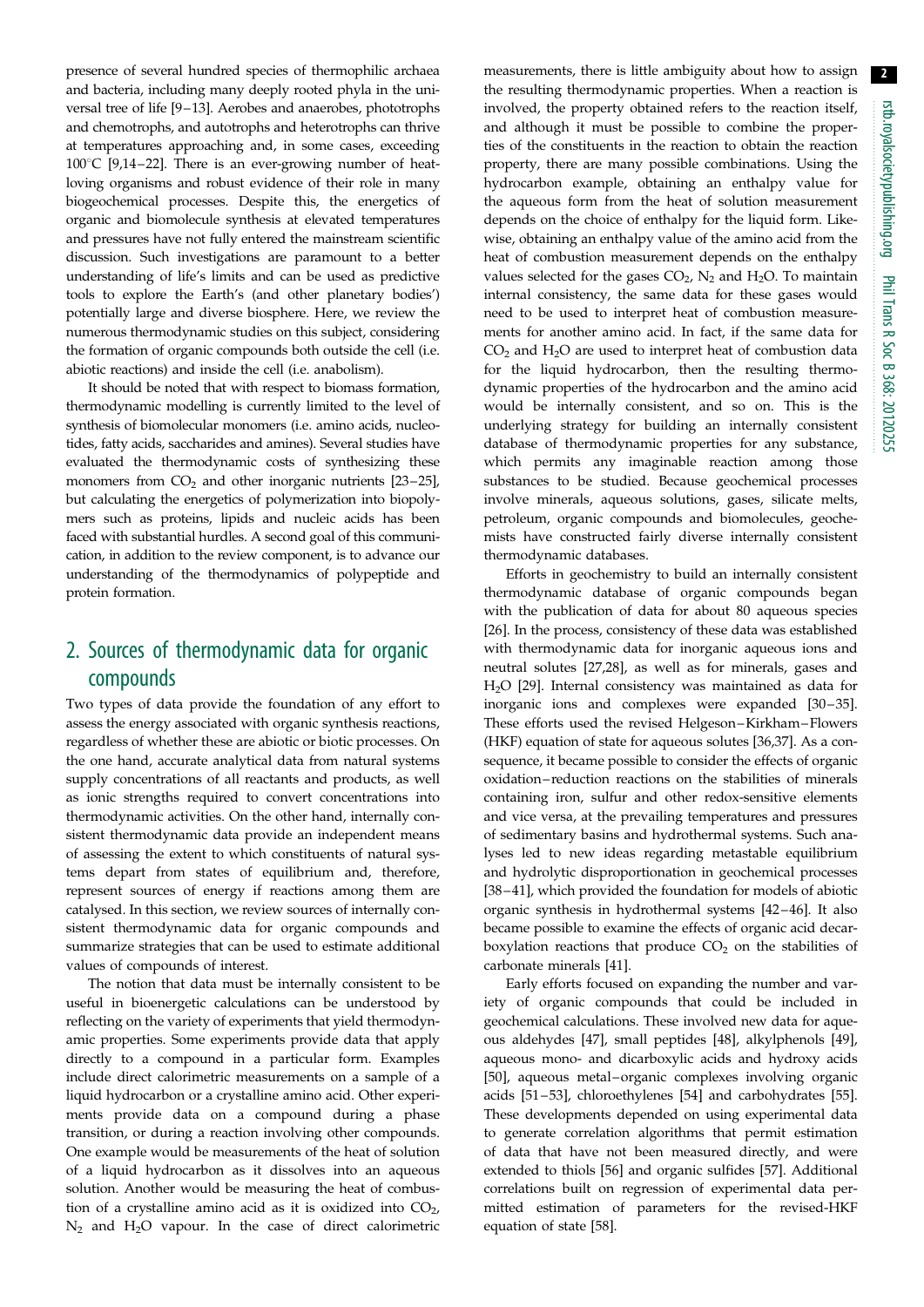At the time, the existing high-temperature–pressure thermodynamic data for aqueous organic compounds were relatively limited. This meant that the applicability of correlation algorithms was constrained to compounds with similar molecular structures. This problem was overcome by the introduction of group contribution estimation methods for families of aqueous organic compounds, including amino acids and unfolded proteins [[59](#page-11-0)–61], and for pure hydrocarbons, carboxylic acids, amino acids, thiols, alcohols and other organic compounds such as solids, liquids or gases [[62\]](#page-11-0). In the development of group contribution methods, experimental data are regressed to obtain contributions from functional groups of organic compounds. These functional-group contributions can then be summed to estimate data and equation of state parameters for individual compounds. The result is that a greater number and variety of organic compounds can be included in thermodynamic calculations. As an example, data for amino acids as pure solids and as aqueous solutes were combined to calculate solubilities as functions of pH at elevated temperatures and pressures [\[63](#page-11-0)]. The group contribution approach for pure compounds was extended to include isoprenoids, hopanes, steranes, polycyclic aromatic compounds and a wide variety of S-bearing organic compounds [\[64](#page-11-0),[65\]](#page-11-0).

Subsequent developments in group contribution methods for estimating thermodynamic properties of aqueous organic compounds included alkanes, cycloalkanes and aromatic hydrocarbons [[66,67\]](#page-11-0), alcohols and ketones [[68\]](#page-11-0), esters [[69](#page-11-0)], S-bearing compounds [[70\]](#page-12-0), ethers [[71](#page-12-0)] and nitriles [\[72](#page-12-0)]. These efforts produced widely applicable but somewhat less precise first-order group contribution methods, and more highly accurate but less inclusive second-order methods that take into account interactions among functional groups. Results of group contribution estimates are compared with experimental data for dozens of aqueous solutes at the ORCHYD website [\(orchyd.asu.edu;](orchyd.asu.edu) [\[73](#page-12-0)]). At nearly the same time, progress was made in extending group contribution estimation procedures to biomolecules, including a new take on amino acids, polypeptides and unfolded proteins [[74\]](#page-12-0), nucleic-acid bases, nucleotides and nucleosides [\[75](#page-12-0)], and magnesium complexes of adenosine nucleotides, as well as oxidized and reduced nicotinamide adenosine dinucleotides (NAD) and NAD-phosphates [\[76](#page-12-0)]. Internally consistent data and group contribution estimation methods for crystalline forms of many of the same compounds can be found in the latter publications, and internally consistent thermodynamic data for crystalline peptides were also contributed recently [[77](#page-12-0)].

It is now possible to include organic compounds of increasing complexity from methane to proteins in geochemical calculations. The ability to include biomolecules, in particular, is permitting novel perspectives on how microbes interact with their environment, and how biochemistry operates when constrained by geochemistry. A new analysis provides the energetics associated with the degradation of organic compounds and offers thermodynamic explanations for why certain organic compounds persist in sediments, whereas others are rapidly transformed by microbial processes [\[78](#page-12-0)]. This approach permits the explicit inclusion of thermodynamic properties of complex organic compounds in kinetic models of organic compound degradation (see also [\[79](#page-12-0)]). The availability of thermodynamic data for proteins permits assessments of their relative stabilities in various geochemical settings. As an example, it was shown

that the protein compositions encoded in metagenomic data from a hot spring correlate with the changing oxidation state of the hot spring fluid as it flows and cools along its outflow channel [[80\]](#page-12-0). That study also showed that the energy requirements associated with making each set of proteins are tuned to the environmental conditions, including the activities of various solutes in the hot spring fluid. Much will be discovered as biochemical reactions are placed in the context of external geochemical habitats, as well as geobiochemical environments inside cells.

## 3. Organic synthesis outside the cell

Organic compounds—defined here as those with at least one C–C bond—can be synthesized biotically or abiotically from inorganic sources or from transformation of other organic compounds. Organic synthesis inside the cell—autotrophy—is covered in a subsequent section; here, we review thermodynamic evaluations of abiotic organic synthesis from  $CO<sub>2</sub>/HCO<sub>3</sub><sup>-</sup>$  and other inorganic reactants in hightemperature aqueous solutions. Most of these studies consider present-day hydrothermal systems, but some also invoke scenarios for the early Earth or Mars. To place these theoretical studies into context, we first briefly remind readers of some of the relevant experimental and field evidence of abiotic organic synthesis at elevated temperatures in aqueous solutions.

#### (a) Experimental evidence of abiotic organic synthesis

Numerous experimental studies have assessed the potential for abiotic synthesis of organic compounds in geologic systems, focusing in particular on hydrothermal conditions. One primary focus of these studies has been formation of hydrocarbons and lipids by Fischer –Tropsch-type (FTT) synthesis and related reactions (reviewed in [\[5\]](#page-10-0)). FTT reactions have been investigated under conditions intended to simulate those in deep-sea hydrothermal systems, including using fluid–rock interactions as the source of  $H_2$ , inclusion of naturally occurring minerals as catalysts, use of dissolved  $CO<sub>2</sub>$  as a carbon source and exclusion of a gas phase in the reactor [[6](#page-10-0)[,81](#page-12-0) –[86\]](#page-12-0). When only aqueous phase reactants are included, these studies have so far only documented the formation of a few small organic compounds (methane, formic acid and light hydrocarbons), but these products are consistent with those observed in deep-sea hydrothermal fluids [[87](#page-12-0)–[89\]](#page-12-0). In other experiments, where a gas phase is present during the reaction, FTT synthesis produced higher yields and a more diverse suite of organic compounds that includes hydrocarbons, carboxylic acids and alcohols containing one to more than 30 carbon atoms [[6](#page-10-0),[86\]](#page-12-0). It should be noted that a free gas phase is common at the low pressures in shallow-sea hydrothermal environments, but does not occur at the in situ pressures of deep-sea vent systems.

Numerous other experiments have investigated abiotic formation of compounds with more direct biological relevance, such as amino acids, sugars and nucleobases, under hydrothermal conditions. Several experimental studies have demonstrated the abiotic synthesis of amino acids during the heating of aqueous solutions containing combinations of formaldehyde, cyanide  $(CN^{-})$ , in the form of HCN, KCN or NaCN) and ammonium (NH $_4^+$ ) [\[90](#page-12-0)-97]. Sugars are readily formed by the formose reaction when heating solutions of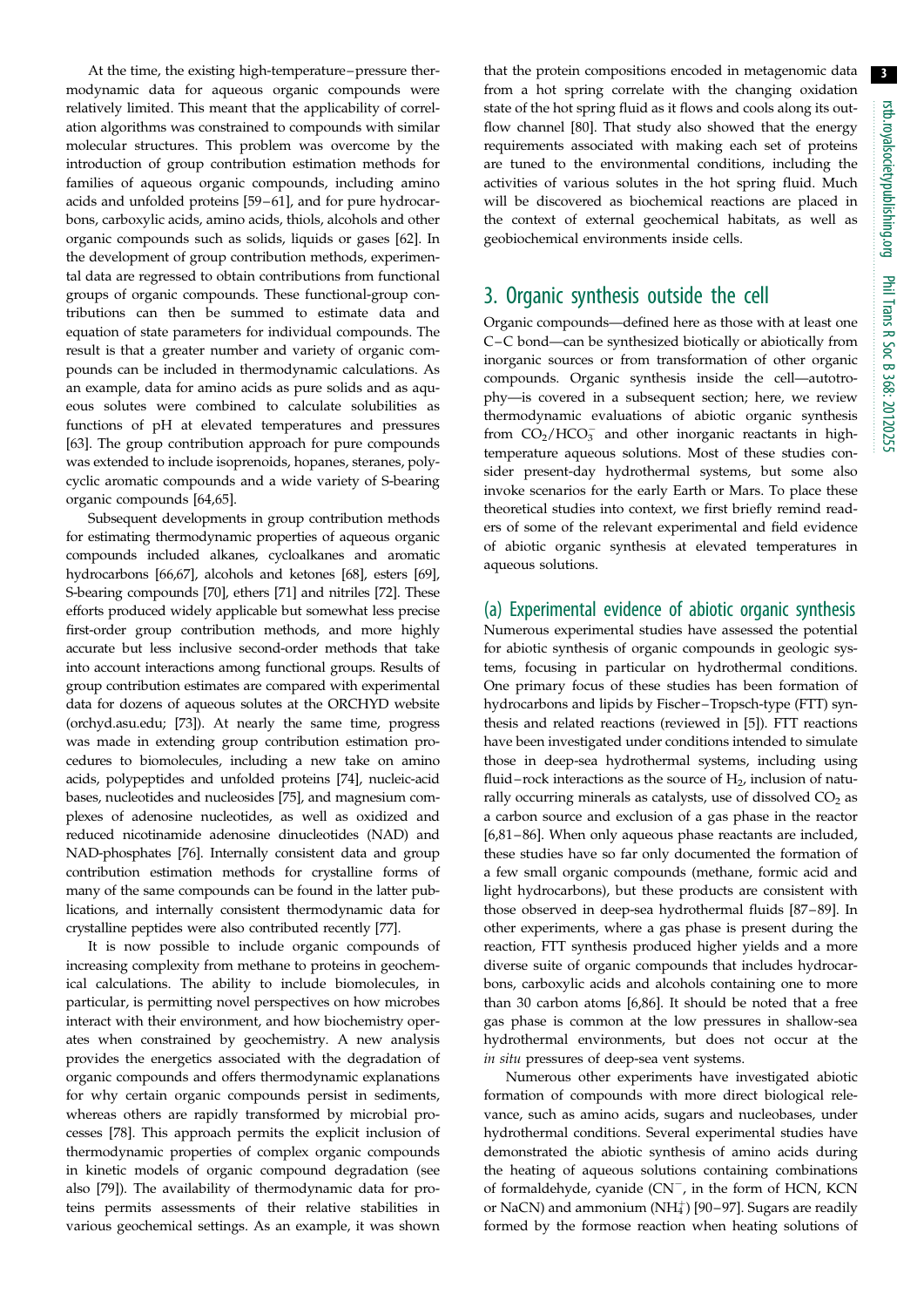formaldehyde [[98,99](#page-12-0)]; experimental studies have shown that this reaction is promoted by alkaline conditions and the presence of some minerals and glyceraldehydes. Purines can be synthesized by heating aqueous solutions of cyanides [\[97](#page-12-0),[100,101\]](#page-12-0), and pyrimidines by including compounds such as malic acid or cyanoacetylene in addition to cyanides [\[102,103\]](#page-12-0) or by heating solutions of formamide [\[104,105](#page-12-0)].

It should be noted that although these studies demonstrate that biomolecules can be synthesized abiotically in hydrothermal solutions, the relevance of the experimental conditions to those of natural hydrothermal systems has been questioned (see, for instance, [\[106](#page-12-0)-109]). Most of these experiments are performed with highly reactive reactants such as HCN and formamide that are present in concentrations many orders of magnitude higher than could reasonably be expected to occur in natural environments. When experiments are performed with more realistic concentrations of reactants, biomolecules are not produced in detectable quantities. Furthermore, the biomolecules produced in these experiments rapidly decompose during continued heating, and they are only observed in experiments with short reaction times. Thus, the results may only be relevant to natural systems where fluids have very short residence times.

#### (b) Field evidence of abiotic organic synthesis

Organic compounds with a probable abiotic origin have been identified in a number of geologic fluids, with settings that include seafloor hydrothermal systems, fracture networks in crystalline rocks within continental and oceanic crust, volcanic fumaroles and hot springs and fluids discharged from serpentinized ultramafic rocks [[87,89](#page-12-0)[,110](#page-13-0)–[113\]](#page-13-0). For the most part, these compounds are limited to methane and light hydrocarbons, although formic acid has also been identified as a possible abiotic component in fluids discharged from serpentinites on the seafloor [\[88](#page-12-0)]. Some authors have speculated that more complex organic compounds found in fluids discharged from serpentinites may have an abiotic origin [\[114,115\]](#page-13-0), but there are few data supporting this claim and their relative abundance does not appear to be consistent with the in situ light hydrocarbons in these systems for which there is considerable evidence of an abiotic source [\[89](#page-12-0)]. To date, there have been no reports from modern terrestrial systems of biomolecules such as amino acids, sugars and nucleobases that are thought to have an abiotic origin.

The source of the abiotic hydrocarbons observed in geologic fluids is generally believed to be reduction of dissolved or gaseous  $CO<sub>2</sub>$ , with  $H<sub>2</sub>$  serving as a reductant. Formation of these compounds apparently occurs through the mineral-catalysed FTT reactions [\[5](#page-10-0)]. In the case of ultramafic-hosted deep-sea hydrothermal systems, the highly elevated  $H_2$  concentrations resulting from fluid-rock interactions in the subsurface provide conditions in which the reduction of  $CO<sub>2</sub>$  to methane and organic compounds is strongly favoured by thermodynamics [[5,23](#page-10-0),[116](#page-13-0)]. However, the abundance of hydrocarbons measured in the fluids remains well below the amounts predicted for thermodynamic equilibrium, indicating reduction reactions require catalysis and only proceed partially towards equilibrium.

In contrast to terrestrial hydrothermal systems, numerous biologically relevant organic compounds with an abiotic origin have been identified in meteorites that have been

exposed to varying degrees of aqueous alteration [\[117](#page-13-0)-[119\]](#page-13-0). This suite of identified organic compounds includes a variety of amino acids, saccharides and nucleobases. While some of the organic matter found in meteorites appears to have been accreted during formation of the meteorite parent body, many of the biomolecules are thought to have formed as a result of transient hydrothermal events occurring on the parent body.

## (c) Thermodynamic evaluations of abiotic organic synthesis

Although experimental and field evidence for abiotic organic synthesis under hydrothermal conditions remains limited to a relatively small number of compounds, the potential for abiotic organic synthesis is striking. Inevitable mixing of cold, oxidized seawater with hot, reduced hydrothermal fluid in submarine vent environments can provide both the energy and the reactant molecules for an array of redox reactions [[46\]](#page-11-0). The naturally established redox disequilibria are required for organic synthesis from inorganic reactants, and they provide a source of catabolic energy for resident microorganisms. In fact, the first calculations of reaction energetics in a hydrothermal vent ecosystem focused on potential catabolic processes [\[120\]](#page-13-0). Values of Gibbs energy  $(\Delta G_r)$  for 10 inorganic redox reactions were evaluated for a scenario where seawater mixes with vent fluid from EPR 21°N OBS [\[121,122\]](#page-13-0). McCollom & Shock [[120](#page-13-0)] showed that aerobic respiration is thermodynamically favourable at low to moderate temperatures  $(T < 40^{\circ}C)$ , but anaerobic catabolisms, including methanogenesis, are the most exergonic options at higher temperatures. Note, however, that this switch in thermodynamically favoured metabolisms is due more to differences in the chemistry of low- and high-temperature mixed fluids than to differences in temperature per se.

It was soon recognized that if complete reduction of  $CO<sub>2</sub>$ to CH4 (i.e. methanogenesis) was energy yielding, then perhaps incomplete reduction of  $CO<sub>2</sub>$  to organic compounds would be as well [\(figure 1\)](#page-4-0). This schematic conceptualizes the electron transfer processes from  $CO<sub>2</sub>$  to reduced carbon, with abiotic organic synthesis on the top and biomass synthesis on the bottom; the change in carbon oxidation state during catabolic CH<sub>4</sub> generation by methanogenic archaea is also depicted. The upper half in [figure 1](#page-4-0) represents the formation of relatively simple, metastable organic compounds by purely (geo)chemical means, without the advantage of biochemical pathways or enzymes. The lower half represents the enzyme-catalysed intracellular synthesis of biomolecules. This figure is intended to illustrate that if complete reduction of  $CO<sub>2</sub>$  to  $CH<sub>4</sub>$  is exergonic, then partial reduction of  $CO<sub>2</sub>$  to organic compounds and biomass, whether inside or outside the cell, can also be exergonic. We should, perhaps, reiterate here that this thermodynamic argument does not inform on the rates of abiotic organic synthesis reactions, including the relative rates of partial versus complete reduction of  $CO<sub>2</sub>$ .

Using essentially the same geochemical framework mixing seawater with hydrothermal vent fluid—the thermodynamic potentials for abiotic organic synthesis were evaluated for present-day and the early Earth [\[42](#page-11-0),[43,46](#page-11-0)[,123\]](#page-13-0). The modelling considered  $CO<sub>2</sub>/HCO<sub>3</sub><sup>-</sup>$  reduction with  $H<sub>2</sub>$ to generate low molecular weight hydrocarbons, alcohols, ketones, aldehydes, carboxylic acids and simple biomolecules. Based on results from earlier thermodynamic models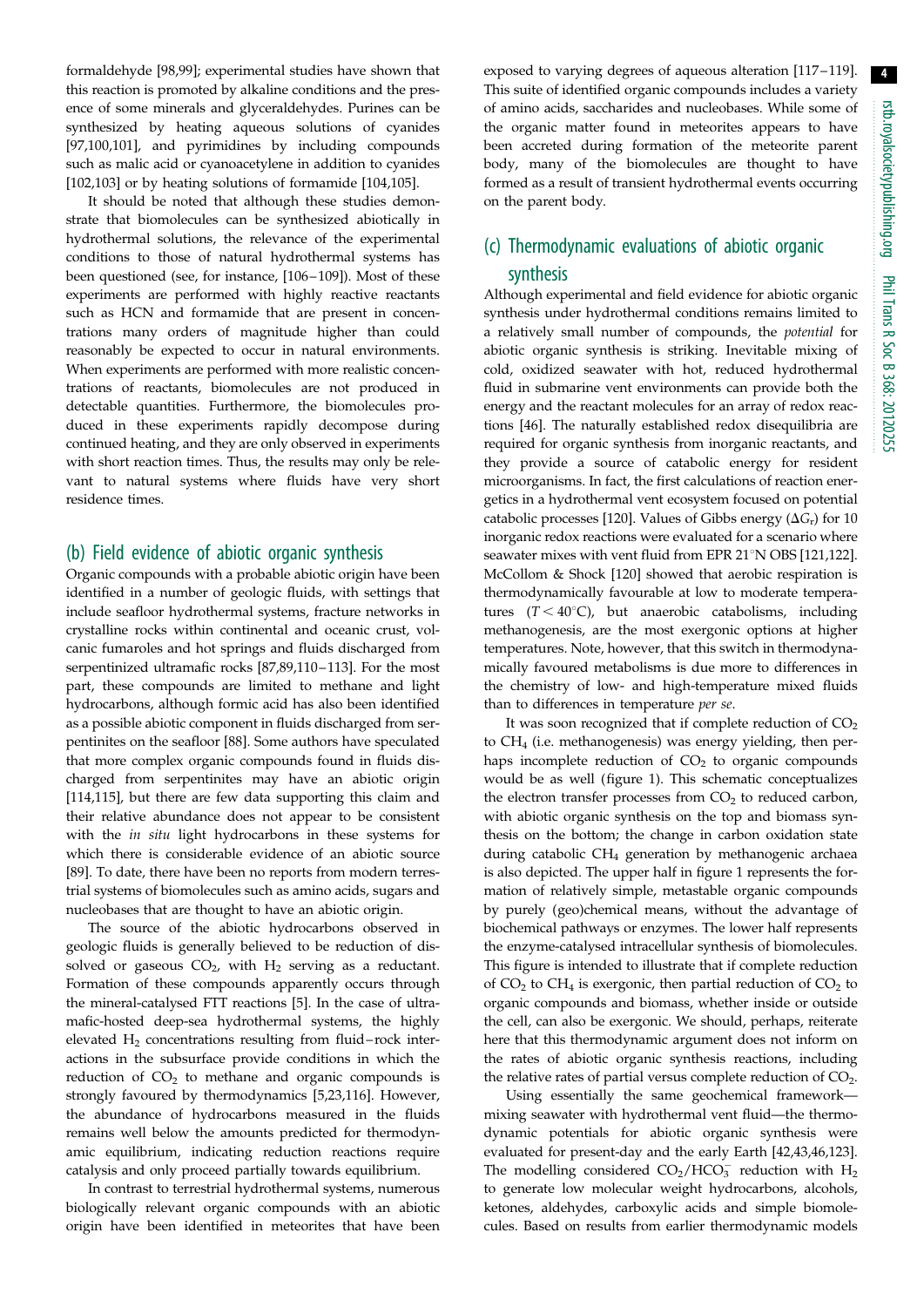<span id="page-4-0"></span>

Figure 1. Illustration of the range of oxidation states of carbon in common biomolecules and other organic compounds.

of natural systems, high kinetic barriers were assumed for the formation of light alkanes (including methane), graphite and aromatic compounds, preventing their synthesis. It was shown that at strongly reducing conditions and corresponding high levels of  $H<sub>2</sub>$ , an aqueous mixture of inorganic and organic carbon is thermodynamically more favourable than a solution where all the carbon is  $CO<sub>2</sub>/HCO<sub>3</sub><sup>-</sup>$  [\[46](#page-11-0)]. In other words, the synthesis of carboxylic acids and other low molecular weight organic compounds contributes to the Gibbs energy minimization of the overall system. The specifics of which organic compounds are energetically most likely to form and how much of the total carbon would be organic if equilibrium levels are approached, depend on the temperature, pressure and chemical composition of the system. Key controlling factors are the mineralogy of the host rock and the concentration of  $H_2$  in equilibrium with that mineralogy [\[24](#page-10-0),[46,](#page-11-0)[116](#page-13-0)]. At equilibrium, assuming an initial oxygen fugacity  $(fO_2)$  in the vent fluid set by the pyrite-pyrrhotitemagnetite (PPM) mineral assemblage [\[124,125\]](#page-13-0), up to approximately 5 per cent of the total carbon would reside in simple organic compounds [\[46](#page-11-0)]. The most favourable conditions for thermodynamically stable organic compounds would be at approximately  $100-150^{\circ}$ C, with acetic acid/ acetate dominating the distribution of organic species.

Amino acid synthesis can also be exergonic in hydrothermal systems if the appropriate reaction pathways are open. Modelling demonstrated that at  $100^{\circ}$ C and 250 bar in a mechanical mixture of seawater and vent fluid (again, based on EPR 21°N), the synthesis of 11 of the 20 amino acids from  $CO<sub>2</sub>$ and inorganic N and S sources is exergonic [\[42](#page-11-0)]. It was further shown that the sum synthesis of all the requisite amino acids for thermophilic proteins (i.e. the primary structure) yielded, rather than consumed, chemical energy—up to  $8 \text{ kJ mol}^{-1}$  protein. Furthermore, the formation of amino acids and other organic compounds may result in surplus energy that can perhaps be shunted to the intracellular pathways for making proteins, lipids, nucleic acids and other biopolymers. At a minimum, the favourable energetics in hydrothermal systems may significantly reduce the energetic costs of biomass synthesis.

The discovery and geochemical analysis of a growing number of deep-sea hydrothermal systems spurred thermodynamic modelling to generate an ever more comprehensive picture of abiotic organic synthesis. More than 150 active submarine vents are now known from diverse tectonic settings along the ca 60 000 km-long ocean ridges and in back-arc basins [\[126\]](#page-13-0). Most of these systems are insufficiently characterized to permit robust energy modelling, but seven hydrothermal systems were recently investigated for their potential in abiotic organic synthesis [[43\]](#page-11-0). The vent fluids at Rainbow and TAG (Mid-Atlantic Ridge), Kairei (Central Indian Ridge), Endeavor (Juan de Fuca Ridge), 9°N (East Pacific Rise), and the basins at Guaymas (Gulf of California) and Lau (southwest Pacific) are hosted in ultramafic, basalt or andesite rock, and discharging fluids range broadly in pH (2–6) and levels of dissolved hydrogen (0.37–16 mM), total sulfide (1.2–59.8 mM), ammonia (0.01–15.6 mM) and methane (0.01–63.4 mM), among other parameters.

These large differences in hydrothermal fluid compositions translate to large differences in Gibbs energies of organic synthesis reactions. The thermodynamics were consistently most favourable at the peridotite-hosted Rainbow site and the basalt-hosted Guaymas and Kairei sites—those where vent fluids have the highest  $H<sub>2</sub>$  concentrations. In fact, the formation from  $CO<sub>2</sub>$  of ethane, ethene, ethanol, acetaldehyde, several carboxylic acids and even some amino acids is generally exergonic at Rainbow, Guaymas and Kairei over a wide temperature range, approximately from 10°C to 200°C. At TAG, Lau Basin and Endeavor, where  $H_2$ concentrations are relatively low  $(0.37-0.62 \text{ mM})$ , organic synthesis is endergonic  $(\Delta G_r > 0)$  for most reactions and temperature ranges investigated.

#### (i) Early Earth scenarios

The examples reviewed above considered present-day hydrothermal systems, but analogous modelling studies for the early Earth revealed even more favourable thermodynamic conditions for abiotic organic synthesis. Clearly, it is difficult to tightly constrain the composition of fluids in these cases, but reasonable assumptions can be made, especially for temperature, pH, major element chemistry and redox states of seawater and vent fluids on the early Earth. The ocean chemistry of Hadean Earth is often modelled after modern seawater, but with little, if any, dissolved oxygen. Current views on the chemistry of the Hadean atmosphere also help constrain the composition of Hadean seawater. Despite some vocal opposition [\[127,128](#page-13-0)], it is widely accepted that the atmosphere on the early Earth was predominantly  $CO<sub>2</sub>$ and  $N_2$ , with traces of  $H_2$ , CO, CH<sub>4</sub>, NH<sub>3</sub>, H<sub>2</sub>O and reduced sulfurous gases, but essentially no free  $O<sub>2</sub>$  [\[129](#page-13-0)-[134](#page-13-0)]. The high CO<sub>2</sub>, in particular, would have caused warm global ocean temperatures and moderately acid pH. Because deepsea hydrothermal fluid compositions are tightly controlled by fluid– rock interactions, and the geologic record shows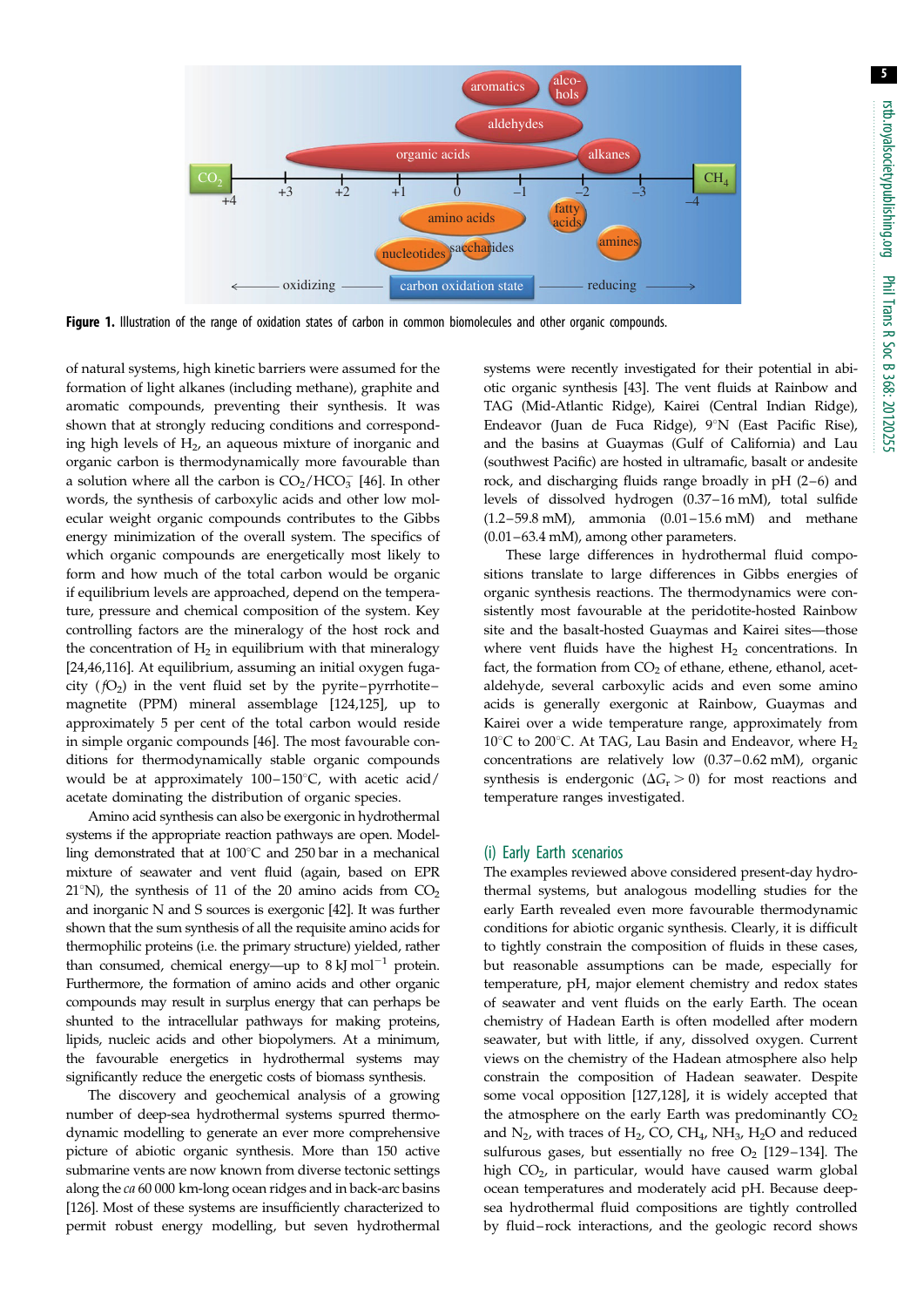that volcanic rocks from the early Earth had essentially the same bulk composition as those erupting today, the corresponding hydrothermal fluids would likely have had much the same range of compositions that we observe today.

Shock & Schulte [\[46\]](#page-11-0) considered a range of redox states in their modelling of organic synthesis in the early Earth hydrothermal systems. They showed that a combination of inorganic and organic compounds is thermodynamically more favourable than a system with only inorganic carbon. As in the present-day example mentioned earlier, carboxylic acids dominate, but they peak at different temperatures  $(50-200^{\circ}C)$ , depending on the initial  $fO<sub>2</sub>$  of the model hydrothermal fluid. It was calculated that carboxylic acids could account for up to approximately 45 per cent of the total carbon if the early Earth hydrothermal fluid is initially in redox equilibrium with the PPM mineral assemblage. This number reaches more than 90 per cent with hydrothermal fluids initially in redox equilibrium with fayalite–magnetite–quartz (FMQ). In fact, 100 per cent of the total carbon could be tied up in a combination of various simple aqueous organic compounds, if the initial redox state is reducing enough.

The oxidation states of submarine hydrothermal vent fluids on the early Earth likely would have varied considerably from those in present-day systems hosted in mid-ocean ridge basalt. The calculated redistribution of carbon into organic compounds, which is largely controlled by the oxidation state of the hydrothermal fluid, is illustrated in figure 2 for the early Earth. Calculations depicted in this figure, recasting results from Shock & Schulte [\[46\]](#page-11-0), reveal the dependence of abiotic organic synthesis on the oxidation state of the fluid, as tracked by the redox parameter  $fO_2$ . All of the results shown are for  $100^{\circ}$ C, which is reached by mixing hot vent fluids (initially at 350 $^{\circ}$ C) with cold seawater (at  $2^{\circ}$ C). By combining results from models where the oxidation state of the vent fluids varies from those set at the high end by the PPM mineral assemblage to one  $fO<sub>2</sub>$  unit below the oxidation state set by the FMQ mineral assemblage at the low end, it is possible to track the effects of redox variations in  $100^{\circ}$ C mixtures. It can be seen that  $CO_2/HCO_3^-$  are dominant at the more oxidized conditions towards the right-hand side figure 2a, but that they are replaced in metastable equilibrium states by organic acids, alcohols, ketones and alkenes as the fluid mixtures become more reduced. This trend is consistent with a shift to higher H : C ratios and lower average oxidation states of carbon in the organic compounds. This shift is reflected in figure 2b that shows the distribution of the organic acids, which are summed in the single curve labelled 'organic acids' in figure 2a. Note that acetic acid dominates the most oxidized mixtures, followed by propanoic acid in somewhat more reduced conditions, and that the entire distribution of compounds flips over so that dodecanoic acid becomes dominant in the most reduced mixtures. The variability in  $fO_2$  values attainable in these examples of  $100^{\circ}$ C mixtures reflects the composition of the rocks hosting the submarine hydrothermal fluids.

The synthesis and stability of amino acid, nucleobases, ribose and deoxyribose have also been considered for the early Earth scenarios [\[123,135\]](#page-13-0). Redox disequilibria established from mechanical mixing of model Hadean seawater and hydrothermal fluid provides a substantial energetic drive for abiotic amino acid synthesis. As one example, thermodynamic calculations showed that at 250 bar and  $100 - 200$ °C, the formation of most of the 20 protein-forming amino acids from  $CO<sub>2</sub>$  may be exergonic [[123](#page-13-0)]. Owing



Figure 2. Calculated consequences for carbon speciation of attaining metastable equilibrium states at 100 $^{\circ}$ C in mixtures of seawater with submarine hydrothermal vent fluids of variable initial redox state on the early Earth (derived from results presented in Shock & Schulte [[46](#page-11-0)]). In (a), the upward pointing arrow indicates conditions in a  $100^{\circ}$ C mixture of seawater and  $350^{\circ}$ C vent fluid initially at PPM, and the downward pointing arrow locates conditions prevailing in a 100 $^{\circ}$ C mixture of seawater and 350 $^{\circ}$ C vent fluid initially at FMQ. 'Inorganic' refers to the sum of dissolved  $\mathcal{O}_2$ , carbonate, bicarbonate and their complexes. In (b), numbers indicate carbonchain length of *n*-carboxylic acids ( $2 =$  acetic acid, etc.).

mostly to the major geochemical differences in seawater, the energetics are far more favourable in the Hadean Earth scenario than in the present-day analogue. It also has been suggested that the reduction of CO (rather than  $CO<sub>2</sub>$ ) may have represented the first steps in the emergence of chemolithoautotrophic life [\[136,137\]](#page-13-0). Energy considerations show, however, that amino acid synthesis from CO, compared with that from  $CO<sub>2</sub>$  is less favourable but still exergonic. Note that this is due in part to the two-electron difference in the carbon oxidation state between CO and  $CO<sub>2</sub>$ .

## 4. Organic synthesis inside the cell

In an early attempt to quantify the energetic costs of anabolism, Morowitz [\[138](#page-13-0)] divided cellular biomass into its constituent monomers—amino acids, nucleotides, fatty acids, saccharides and amines. This approach was later adopted and adapted to analyse energy flow for biomass synthesis in heterotrophic [[139](#page-13-0)–[141\]](#page-13-0) and chemoautotrophic [\[23](#page-10-0)–[25\]](#page-10-0) microorganisms; the latter is reviewed here. Gibbs energies are calculated for the formation of biomonomers from inorganic starting materials  $(HCO_3^-$ ,  $NH_4^+$ ,  $HPO_4^{2-}$ ,  $HS^-$ ,  $H^+$  and  $H_2$ ). The extracellular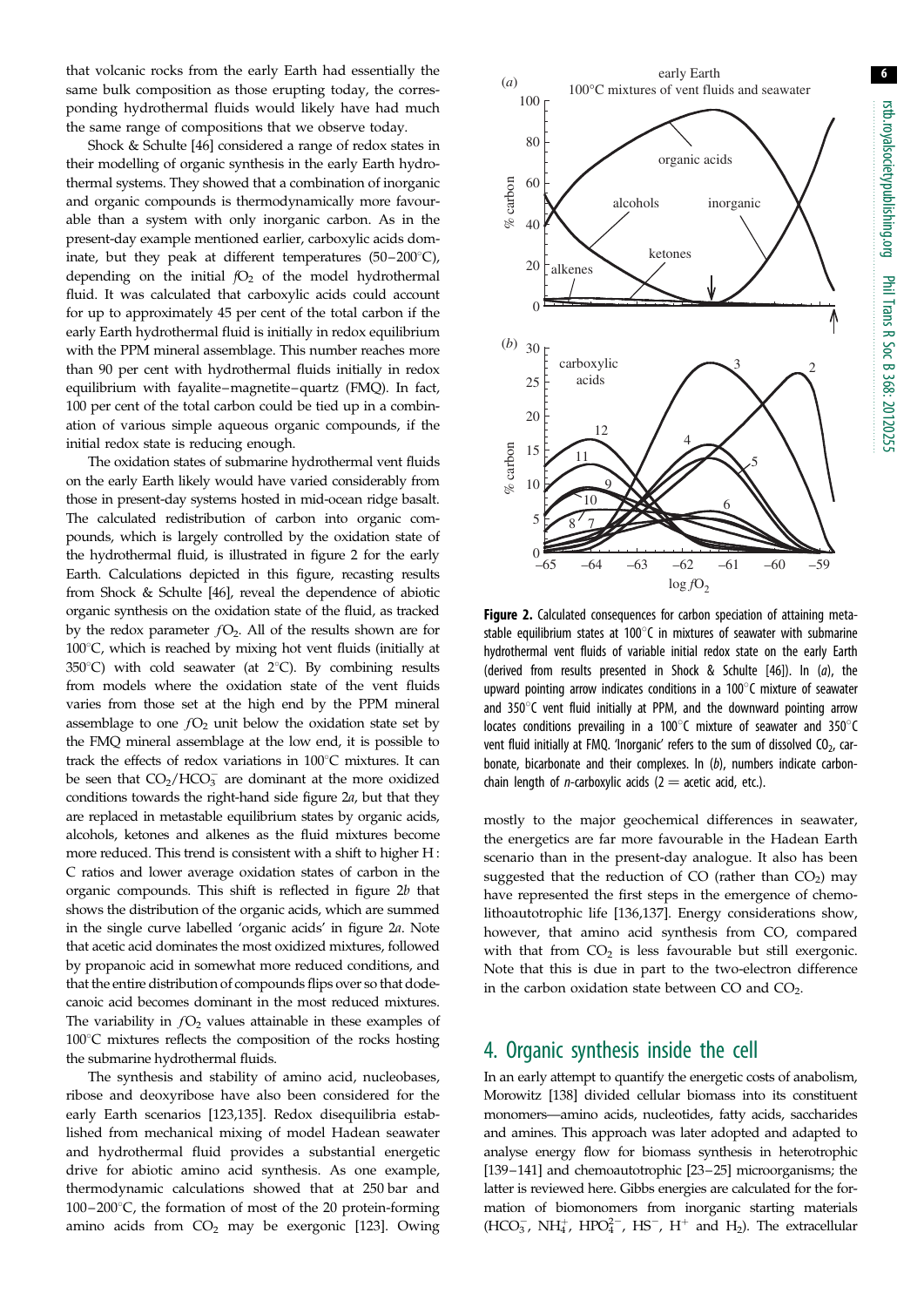concentrations of the reactants reflect the geochemical system of interest, and the intracellular concentrations of the biomonomers are those in the model bacterium Escherichia coli.

In several studies, the energetics were evaluated at specific oxic (actually microoxic) and anoxic conditions, as well as at conditions in present-day and the early Earth hydrothermal systems [[23](#page-10-0) –[25\]](#page-10-0). For the microoxic example, the  $E_h$  was set at 0.77 eV, equivalent to an oxygen concentration of 0.1 per cent air saturation (which is less than  $1 \mu$ M, a concentration that is representative for an ecosystem inhabited by microaerophiles); for the anoxic example, the  $E_h$  was set at  $-0.27$  eV (typical of ecosystems inhabited by methanogens and other facultative anaerobes). It was shown that the energy requirements for the autotrophic synthesis of all the biomass monomers are approximately 13 times greater under microoxic than anoxic conditions, approximately 18400 J compared with approximately 1400 J  $g^{-1}$  of dry cellular biomass. When the N and S sources were  $\mathrm{NO_3^-}$  and  $\mathrm{SO_4^{2-}}$  (instead of  $\mathrm{NH_4^+}$  and  $\mathrm{HS^-}$ ), the energetic cost under microoxic conditions is higher still, approximately 21 600 J  $g^{-1}$  cells or 15 times that under anoxic conditions. This is consistent with the previously recognized higher biomass yield per unit energy in anaerobic autotrophs compared with their aerobic counterparts [[142](#page-13-0)].

The energetics of biomass synthesis were also calculated in 12 deep-sea hydrothermal systems. In computer models, seawater was mixed with vent fluids in basalt (Edmond, Endeavor, EPR 21°N, Lucky Strike, TAG, Menez Gwen), peridotite (Rainbow, Logatchev, Lost City), felsic rock (Brothers, Mariner) and a troctolite–basalt hybrid (Kairei). The key geochemical parameters varied widely: pH (2.7–9),  $H_2$  (0.04–16 millimolal, mm),  $H_2S$  (0.1–9.7 mm),  $NH_4^+$  $(0.1 - 503 \,\mu m)$  and CH<sub>4</sub>  $(0.007 - 2.5 \,\text{mm})$ , among others. Consequently, the energetics of biomonomer synthesis ranged demonstrably among the different systems. Predominantly because of the high  $H_2$  levels, the formation of biomass yielded the most energy in the peridotite and troctolite– basalt hybrid systems, up to approximately 900 J  $g^{-1}$  dry cell mass. As noted [\[24](#page-10-0)], this energy yield may lessen the overall ATP requirement in growing cells, or allow 'surplus' ATP to be diverted to drive other, endergonic biomass synthesis reactions. In the basalt-hosted and felsic rock-hosted systems, the energetics were far less favourable even at the optimum conditions considered, with values ranging from  $-400$  to +275 J  $g^{-1}$  dry cell mass.

The effect of temperature on biomass synthesis energetics was also investigated. Note that in the modelling, temperature is coupled to fluid chemistry; both are direct functions of mechanical mixing of high-temperature hydrothermal fluid of one composition with low-temperature seawater of another. It was shown that the Gibbs energies for the formation of total cell biomass as a function of temperature and seawater : hydrothermal fluid (SW : HF) mixing ratio minimize between approximately  $10^{\circ}$ C and  $50^{\circ}$ C and a SW : HF ratio of approximately 50–5 (figure 3). In seven of the 12 systems investigated (Rainbow, Logatchev, Kairei, Lost City, Endeavor, EPR 21°N, Lucky Strike), this minimum is at  $\Delta G_r < 0$ , indicating that the synthesis of cellular biomonomers is exergonic at these conditions. It should be emphasized that these calculations consider only the net energetics of reaction from inorganic compounds to biomonomers; other possible energy costs are not included so that the total anabolic process may well have a positive Gibbs energy. It should also be noted that



Figure 3. Gibbs energies (in joule per gram dry cell mass) of anabolic reactions that represent the sum total for cell biomass as a function of temperature in 12 deep-sea hydrothermal systems.

the energetics differed demonstrably among the different biomolecule families (data not shown). Amino acid and fatty acid synthesis reactions were generally the most favourable and exergonic. The formation of amines, saccharides (both with  $\Delta G_{\rm r} \approx 0$  J  ${\rm g}^{-1}$  dry cell mass) and nucleotides ( $\Delta G_{\rm r}$   $>$  0) is energetically much less favourable. In fact, nucleotide synthesis was endergonic in each system and at all conditions considered, perhaps reflecting the structural complexity (e.g. double-bonded carbon–nitrogen rings) and the relatively high carbon redox state ([figure 1\)](#page-4-0) of these compounds.

#### (a) From biomonomers to biopolymers

Sections 2 and 3 summarize the substantial progress that has been made in determining how chemical and physical variables affect the formation energetics of organic compounds and relatively simple biomolecules. However, microorganisms are largely composed of biomacromolecules, such as RNA, DNA, proteins, lipids and polysaccharides—these are polymeric versions of the monomers discussed earlier. Owing to the scarcity of thermodynamic data, the energetics of biomacromolecule polymerization have not received the same level of attention as their constituent monomers. Recent advances in theoretical biogeochemistry have narrowed this gap, however, and these advances are used here to compute the energetics of amino acid polymerization into proteins.

As with the condensation of nucleotides to nucleic acids and monosaccharides to polysaccharides, the polymerization of amino acids into polypeptides is a dehydration reaction that can be written as

$$
\sum_{i=1}^{20} n_i A A_i \to P_n + (n-1) H_2 O,
$$
\n(4.1)

where  $AA_i$  represents any of the 20 protein-forming amino acids and  $P_n$  denotes a (poly)peptide consisting of *n* amino acid residues. The Gibbs energy of amino acid polymerization,  $\Delta G_1$ , similar to that of any other chemical reaction, is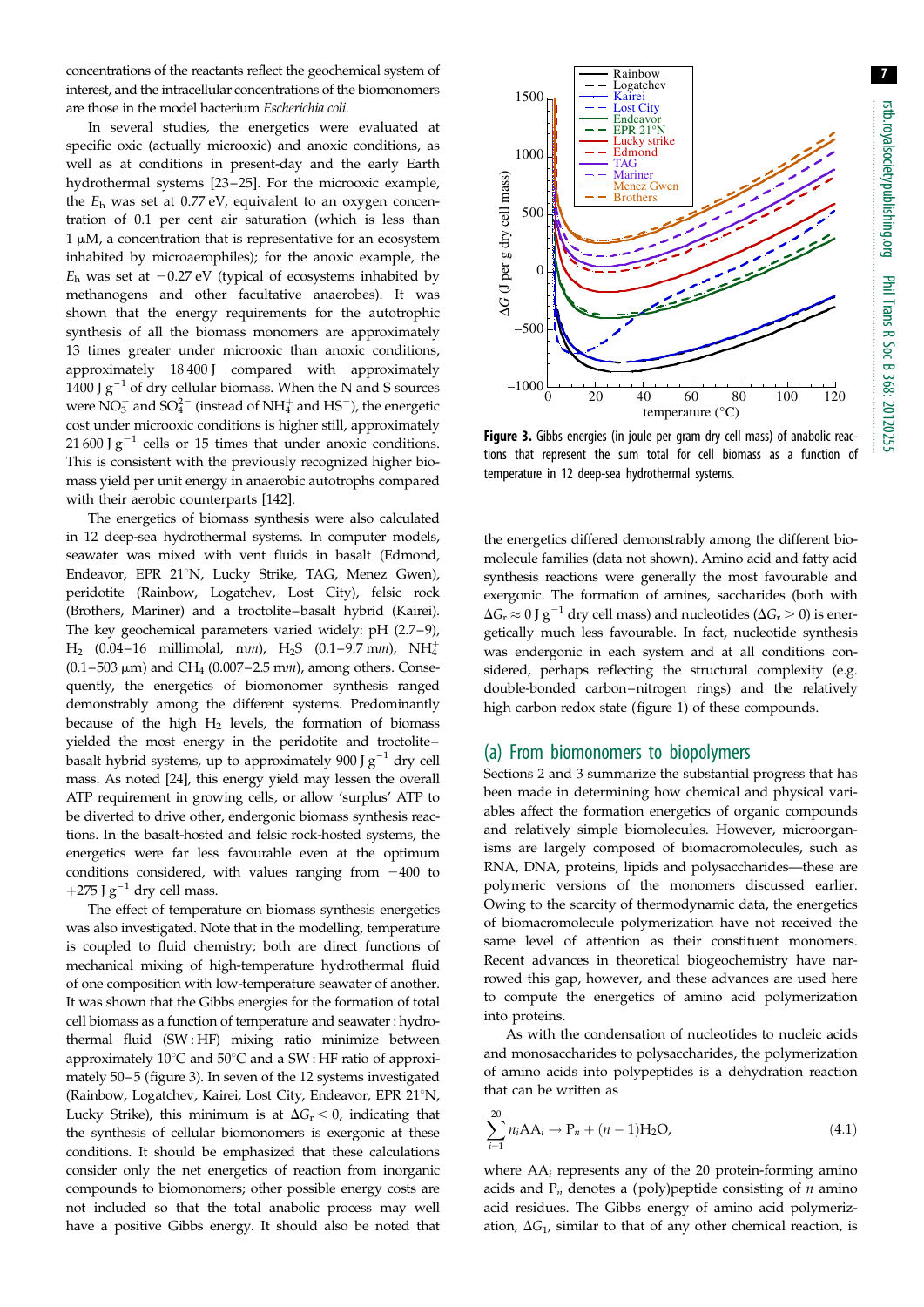

Figure 4. Standard state Gibbs energy of polymerizing a mole of amino acids at saturation pressure,  $P_{SAT}$ , and at 500 bar from 0°C to 150°C.

a function of temperature, pressure and composition, and it can be quantified using

$$
\Delta G_{\rm r} = \Delta G_{\rm r}^0 + RT \ln Q, \tag{4.2}
$$

where  $\Delta G_{\rm r}^0$  stands for the standard state Gibbs energy of reaction, R and T refer to the gas constant and temperature (in kelvin), respectively, and Q denotes the reaction quotient, which is defined later. Values of  $\Delta G_1$  can be estimated at a given temperature and pressure using recently developed group contribution approaches [\[59,](#page-11-0)[74\]](#page-12-0).

The group contribution algorithm used to calculate values of  $\Delta G_1^0$  can be represented as

$$
\Delta G_1^0 = n(\Delta G_{\text{H}_2\text{O}}^0 + \Delta G_{\text{PBB}}^0 - \Delta G_{\text{AABB}}^0),\tag{4.3}
$$

where  $\Delta G_{\mathrm{PBB}}^{0}$  and  $\Delta G_{\mathrm{AABB}}^{0}$  refer to standard state Gibbs energies of formation of the protein backbone and amino acid backbone groups, respectively, which have been determined in the aqueous [[61,](#page-11-0)[74\]](#page-12-0) and crystalline states [\[77](#page-12-0)]. Values of  $\Delta G_1^0$  are shown in figure 4 from  $0^{\circ}$ C to  $150^{\circ}$ C at 500 bar (50 MPa) and at pressures corresponding to the liquid – vapour saturation pressure for water,  $P_{SAT}$ . It can be seen in figure 4 that at both pressures,  $\Delta G^0$  of amino acid polymerization increases with increasing temperature, reaching maxima at approximately  $120-150^{\circ}$ C; with a further increase in temperature,  $\Delta G^0$  decreases (data not shown). It is worth noting that the pressure effect (independently of temperature) accounts for only approximately 0.5 kJ per mole of peptide bond formed, and the temperature effect from  $0^{\circ}$ C to  $150^{\circ}$ C (independently of pressure) accounts for up to 1.5 kJ per mole of peptide bond. It should also be pointed out that the polymerization energetics for these calculations are taken to be independent of the amino acid identity. This may be an oversimplification [\[74](#page-12-0),[77\]](#page-12-0), but too few data are available in the literature to fully represent this process for all of the 20 common amino acids.

It cannot be overemphasized that the values in figure 4 refer only to standard state conditions. In order to take into account the effects of intracellular amino acid and peptide concentrations on the Gibbs energy of polymerization,



Figure 5. Gibbs energy required to polymerize a mole of protein consisting of the median number of amino acid residues in E. coli protein (278 AA residues) using the average concentration of protein in E. coli cytosol (8.7  $\mu$ M) and various amino acid concentrations at saturation pressure from  $0^{\circ}$ C to 150 $^{\circ}$ C.

values of  $Q$  in equation (4.2) must be calculated. This can be done with

$$
Q = \frac{a_{P_n}}{\prod_{i=1}^{20} a_{AA_i}^{v_i}},
$$
\n(4.4)

where  $a_{P_n}$  refers to the activity of the polypeptide of interest,  $a_{AA_i}$  designates the activity of the *i*th amino acid and  $v_i$  indicates the stoichiometric coefficient of the ith amino acid. Activity is related to concentration, C, through individual activity coefficients,  $\gamma$ , consistent with

$$
a = C\gamma. \tag{4.5}
$$

The curves in figure 5 illustrate the effect of concentration on the energetics of polypeptide polymerization as a function of temperature for the formation of a hypothetical protein consisting of the median number of amino acid residues (278) in E. coli protein ([table 1\)](#page-8-0). Values of  $\Delta G_r$  were calculated with equations (4.2)–(4.4) for several total amino acid concentrations from 0.01 to 100 mM, including the average concentration of a given amino acid in E. coli cytosol, 6.5 mM [\(table 2](#page-8-0)). The concentration of the hypothetical E. coli peptide ( $P_{278}$ ; [table 2](#page-8-0)) was 8.7  $\mu$ M, and values of activity coefficients  $(y)$  for all aqueous species were taken to be unity. Not surprisingly, more energy is needed to polymerize a mole of this E. coli protein for lower amino acid concentrations than for higher values (figure 5). In fact, for every order of magnitude increase in amino acid concentration, there is a corresponding decrease of about 1.5 MJ required to polymerize a mole of this protein. Additionally, the effect of temperature on the energetics of protein formation is strongest at the lowest concentration, increasing from approximately 15 MJ (mol protein)<sup> $-1$ </sup> at 0°C to approximately 19 MJ (mol protein) $^{-1}$  at 150°C.

In a similar set of calculations, the Gibbs energies of polymerizing proteins of different lengths were also evaluated ([figure 6](#page-9-0)). Here, the curves represent the energy required to polymerize a mole of median-length protein for three organisms, Pyrobaculum aerophilum, Bifidobacterium longum and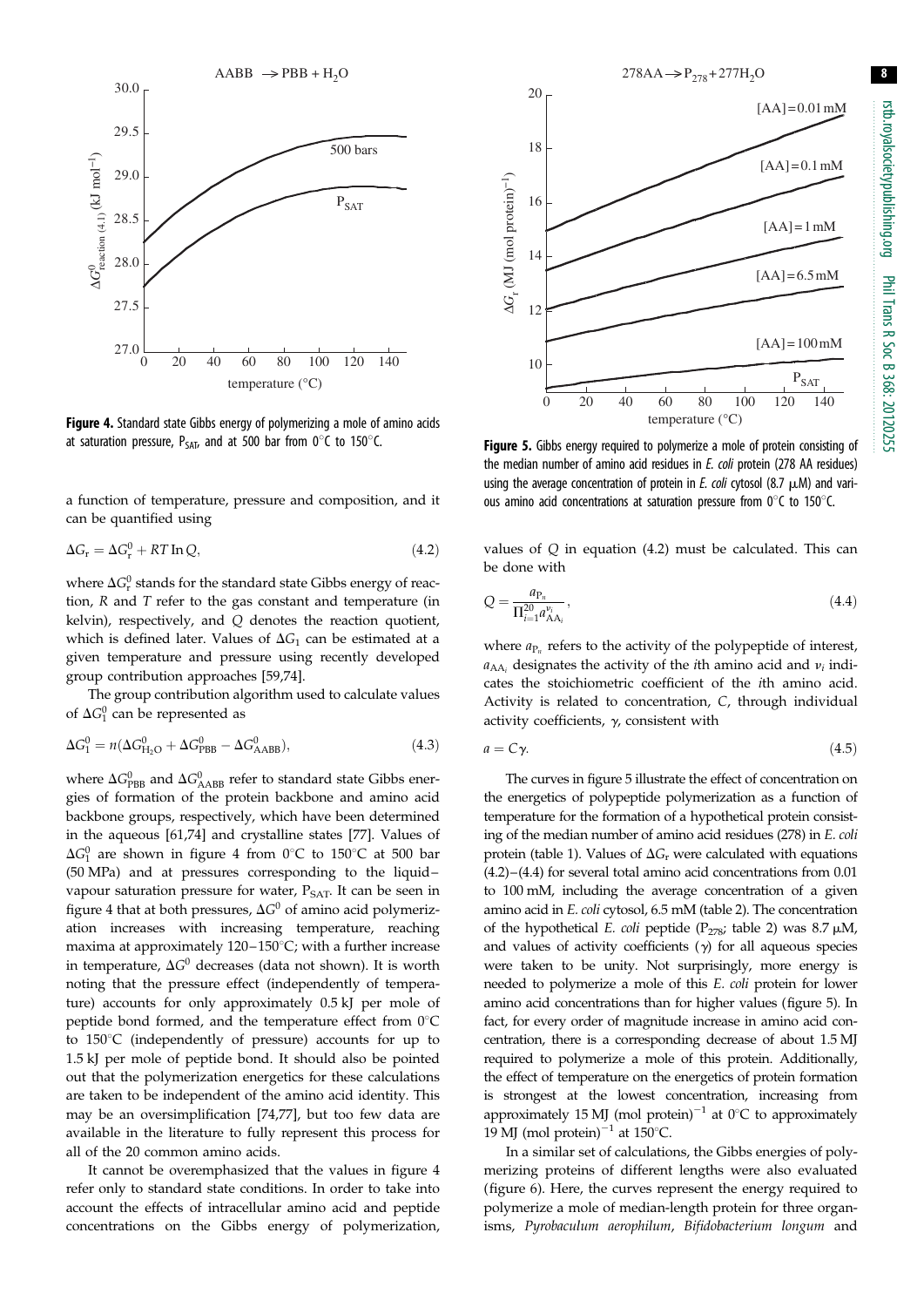#### <span id="page-8-0"></span>Table 1. Literature data required for peptide polymerization calculations.

| property                                                                                                                            | value                   | reference                                     |
|-------------------------------------------------------------------------------------------------------------------------------------|-------------------------|-----------------------------------------------|
| dry mass of E. coli cell                                                                                                            | $2.8 \times 10^{-13}$ g | [143]                                         |
| AA mass in 1 g of dry E. coli cells                                                                                                 | 641.8 mg                | calculated using data from [144] <sup>a</sup> |
| mass of free amino acids in E. coli cytosol                                                                                         | 41 mg                   | calculated using data from [145] <sup>b</sup> |
| volume of an <i>F. coli</i> cell                                                                                                    | $1 \mu m^3$             | [146]                                         |
| percentage of E. coli volume regarded as aqueous                                                                                    | 70%                     | [144]                                         |
| mean number of AAs per protein in E. coli                                                                                           | 278                     | 11471                                         |
| mean number of copies of each protein in E. coli cytoplasm                                                                          | 3648                    | 11481                                         |
| Gibbs energy required for <i>de novo</i> synthesis of all AAs in 1 g of dry E. coli cells<br>under aerobic conditions               | 11.4 kJ $q^{-1}$ cell   | [25]                                          |
| Gibbs energy required for <i>de novo</i> synthesis of all the AAs in 1 q of dry E. coli cells<br>under typical anaerobic conditions | 0.69 kJ $q^{-1}$ cell   | [25]                                          |

AA, amino acid; MW, molecular weight.

<sup>a</sup>Neidhardt [\[144\]](#page-13-0) gives mol of AA per gram of dried cells. This was used with MW to calculate mg of AA per gram dry cell and summed. b<br>Bennett et al. [\[145](#page-13-0)] report concentration of 17 amino acids in E. coli cytosol. These concentrations were converted to moles of each AA per dry gram using [AA]  $\times$  (aqueous E. coli volume)  $\times$  (cells per dry gram)  $\times$  (MW of AA). The average of these 17 values was multiplied by 20 to represent the missing three AA and the 17 for which data exist.

#### Table 2. Calculated properties of amino acids and peptides.

| derived property and source                                                                                                                                                    | value                         |
|--------------------------------------------------------------------------------------------------------------------------------------------------------------------------------|-------------------------------|
| mean MW of 20 common AAs                                                                                                                                                       | 136.90 g mol <sup>-1</sup>    |
| mean MW of the AAs found in E. coli: (% abundance) $\times$ (MW), where % abundance is from (mol AA/dry g) $\times$ (MW) $\times$ (100/<br>total g AA per dry gram E. coli)    | 133.37 g mol <sup>-1</sup>    |
| MW of average AA in a peptide: (mean AA MW) – (MW $H_2O$ )                                                                                                                     | $118.89$ g mol <sup>-1</sup>  |
| MW of average AA in <i>E. coli</i> peptide: (weighted mean AA MW) – (MW $H_2O$ )                                                                                               | 115.35 g mol <sup>-1</sup>    |
| mass of protein in <i>E. coli</i> : ( <i>E. coli</i> dry mass) $\times$ (% mass protein), where 55% is protein <sup>a</sup>                                                    | $1.5 \times 10^{-13}$ q       |
| mass of mean protein in E. coli: (avg. MW residue) $\times$ (mean E. coli polypep. length)                                                                                     | 32067 g mol <sup>-1</sup>     |
| mean mass of an AA in a peptide in E. coli: (weighted mean AA MW)/( $N_A$ )                                                                                                    | $1.92 \times 10^{-22}$ g      |
| number of dry E. coli in a gram: 1/(dry mass of E. coli cell)                                                                                                                  | $3.6 \times 10^{12}$          |
| mass of average weighted AA residue in <i>E. coli</i> : (MW mean weighted AA residue)/(N <sub>A</sub> )                                                                        | $1.915 \times 10^{-22}$ g     |
| number of AAs in proteins in E. coli: (dry mass E. coli protein)/(mass of average AA residue in E. coli in a protein)                                                          | 7.83 $\times$ 10 <sup>8</sup> |
| number of proteins in E. coli: (number of AAs in proteins in E. coli)/(mean number AA per protein in E. coli)                                                                  | $2.82 \times 10^{6}$          |
| concentration of average protein inside an E. coli: ((mean number of protein copies in E. coli cytoplasm)/( $N_A$ )) $\times$ (volume of<br>aqueous portion of E. coli)        | $8.7 \times 10^{-6}$ M        |
| average concentration of 17 free AA in E. coli cytosol <sup>p</sup>                                                                                                            | $6.5 \text{ mM}$              |
| number of polymerizations required to make all the protein in $E$ . coli: (number of AA in proteins) – (number of proteins)                                                    | 7.80 $\times$ 10 <sup>8</sup> |
| number of polymerizations required to make all the peptide bonds in a dry gram of E. coli: (AA in E. coli peptides per<br>cell) $\times$ (number dry <i>E. coli</i> in a gram) | $2.82 \times 10^{21}$         |
| Gibbs energy per peptide bond formed at 25°C and 1 bar for [AA] = 6.5 mM and [P <sub>278</sub> ] = 8.7 $\mu$ M (see text)                                                      | $6.76 \times 10^{-20}$ J      |
| Gibbs energy at 25°C and 1 bar required to make all the peptide bonds in a dry gram of E. coli for [AA] = 6.5 mM and                                                           | $0.191$ kJ                    |
| $[P_{278}] = 8.7 \mu M$ : ( $\Delta G_r$ ° per bond) $\times$ (number of peptide bonds per dry gram)                                                                           | $(g$ cell) <sup>-1</sup>      |

AA, amino acid; MW, molecular weight;  $N_A$ , Avogadro's number.

<sup>a</sup>The amino acid mass in a dry gram of E. coli is 641.8 mg (table 1). A dry gram contains 5081  $\mu$ mol total AA [\[144\]](#page-13-0) and 40.08  $\mu$ mol of this is free, monomer AA [[145\]](#page-13-0). Therefore, a dry gram of E. coli cells contains 5041  $\mu$ mol of polymerized amino acids. The same number of moles of water converted into mass is 90.8 mg H<sub>2</sub>O. So, per dry gram, *E. coli* is  $641.8 - 90.8$  mg  $= 551$  mg or 55% protein. <sup>b</sup>Concentration data used to calculate average taken from [\[145\]](#page-13-0).

Homo sapiens. The first two organisms have, respectively, the shortest and longest median protein lengths of the 83 prokaryotes given in Brocchieri & Karlin [\[147](#page-13-0)]; Homo sapiens was

included because it is the only species that can read this. It is noteworthy that over the temperature range considered here (0-150 $^{\circ}$ C), the median protein in *B. longum* requires over

Trans R Soc B 368: 20120255

9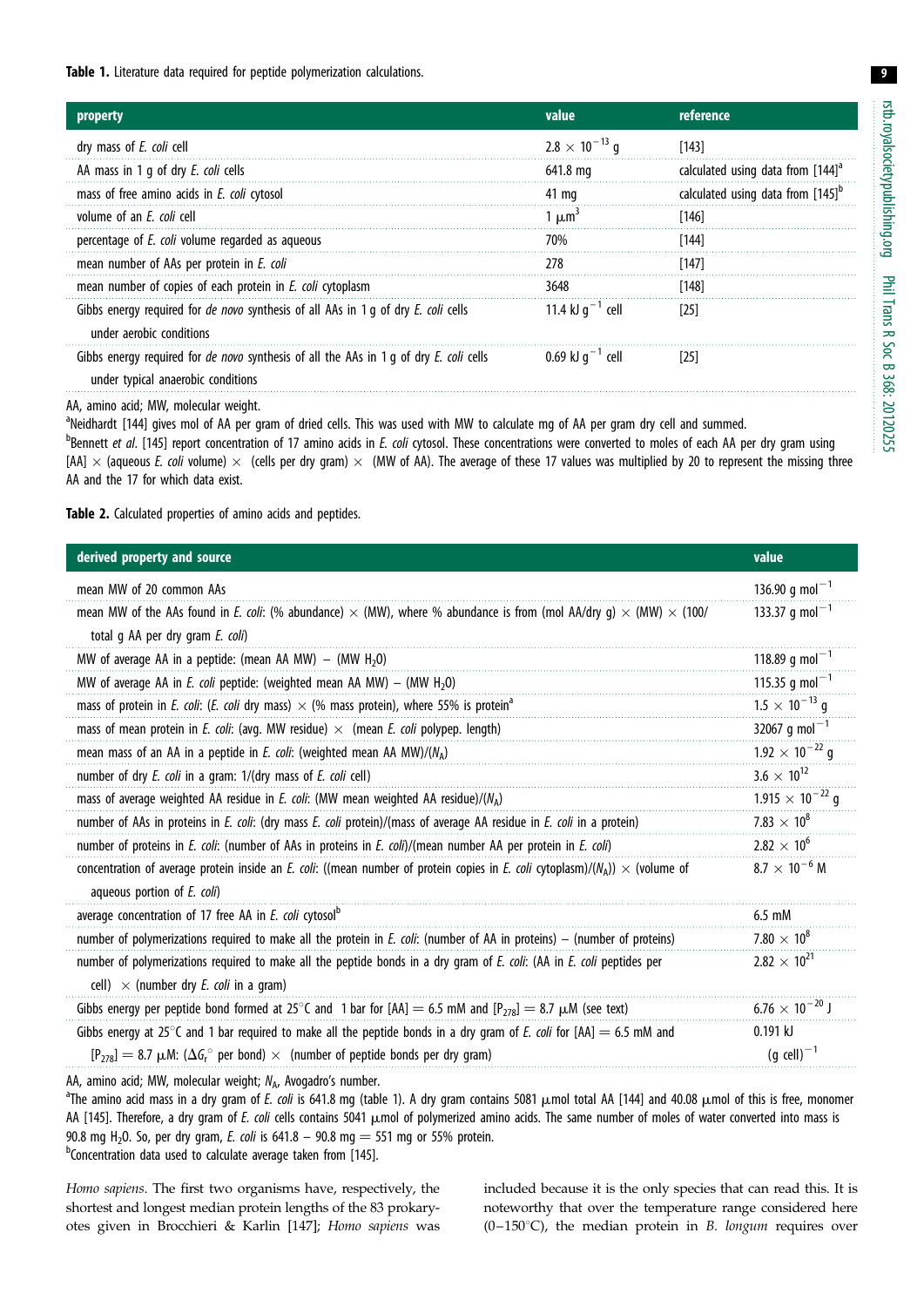$(4.6)$ 

<span id="page-9-0"></span>

Figure 6. Gibbs energy of polymerizing a mole of protein of median amino acid residue length in the indicated organisms for concentrations of amino acids and protein equal to 6.5 mM and 8.7  $\mu$ M, respectively, at saturation pressure from  $0^\circ$ C to 150 $^\circ$ C.

50 per cent more energy to polymerize than the median protein in P. aerophilum. The average concentrations of amino acids and polypeptides in E. coli were used along with equations  $(4.2)$ – $(4.4)$  to generate the curves in figure 6. Again, activity coefficients were taken to be unity.

To put these numbers into perspective, to make all the peptide bonds in 1g of dry E. coli, the Gibbs energy is 0.191 kJ at 25°C, 1 bar, [AA] = 6.5 mM and  $[P_{278}] = 8.7 \mu M$ [\(table 2](#page-8-0)), while  $\Delta G_r$  for the *de novo* synthesis of all the amino acids in 1 g of dry E. coli was estimated at 11.4 kJ (dry gram)<sup>-1</sup> and 0.69 (dry gram)<sup>-1</sup> under microoxic and anoxic conditions, respectively [\[25](#page-10-0)]. That is, the energy required to form all the peptide bonds in a given mass of E. coli cells in an anoxic environment is nearly 28 per cent of the energy required to synthesize all the amino acids in those proteins from inorganic constituents, such as  $HCO_3^-$ ,  $NH<sub>4</sub><sup>+</sup>$  and HS<sup>-</sup>. Because the energy required to make these amino acids under microoxic conditions is more than an order of magnitude larger than that under anoxic conditions, the energy of polymerization in this instance is a rather trivial component of the total energy required to make proteins from inorganic precursors. This may seem at odds with the commonly held notion that polymerization of amino acids into peptides requires substantially more ATP than the de novo synthesis of amino acids [[149](#page-14-0)]. Note, however, that the results in the current study compare the total energy required to synthesize amino acids from inorganic precursors to the subsequent polymerization of those amino acids. That is, the reactions describing the intracellular conversion of  $CO<sub>2</sub>$ (and other reactants) into amino acids are commonly endergonic, requiring reducing power (e.g. NADPH) that is, in turn, generated from the oxidation of electron donors found in the environment. The energy associated with this transfer of electrons is accounted for in the present communication, but not in the ATP budget for microbial growth given by Stouthamer [\[149\]](#page-14-0).

Up to this point, the energetics of amino acid synthesis have been reviewed and a procedure for calculating the energetics of amino acid polymerization into polypeptides has been demonstrated. However, in order to quantify the energetics of forming many biomacromolecules, one also must account for the energy associated with folding macromolecules into functional forms. For instance, most proteins must assume a particular threedimensional conformation in order to perform their various structural and enzymatic roles. Below, we combine calorimetric data and the information in tables [1](#page-8-0) and [2](#page-8-0) to estimate the energy associated with protein folding in E. coli.

Based on compiled calorimetric data [\[150\]](#page-14-0), the average standard state Gibbs energy of folding, based on 11 polypeptides at  $25^{\circ}$ C and 1 bar, is  $-0.34$  kJ (mol amino acid residue)<sup>-1</sup>, with a standard deviation of  $-0.097$  kJ (mol amino acid residue) $^{-1}$ . For a protein of 278 amino acid residues (the mean length in E. coli), this corresponds to  $-94$  kJ (mol protein) $^{-1}$ . Using the law of mass action,

$$
K = \frac{a_f}{a_u}
$$

and

$$
K = \exp\left(\frac{-\Delta G_{\rm r}^0}{RT}\right),\tag{4.7}
$$

this corresponds to an equilibrium activity ratio of folded  $(a<sub>f</sub>)$  to unfolded proteins ( $a<sub>u</sub>$ ) equal to 2.94  $\times$  10<sup>16</sup> (activity coefficients were taken to be unity). Given the aqueous volume in an E. coli cell ([table 1](#page-8-0)), the concentration of a newly synthesized, yet unfolded, protein in E. coli is  $2.37 \times 10^{-9}$  mol  $l^{-1}$ . Taking into account that the average concentration of the median protein in *E. coli* is  $8.7 \times 10^{-6}$  mol  $1^{-1}$ , the Gibbs energy of folding a mole of the mean protein in E. coli is  $-74$  kJ (mol protein)<sup>-1</sup>  $\pm$  21 kJ (using standard deviation data calculated from data in Privalov & Gill [[150\]](#page-14-0)) where  $Q = a_f/a_u = 3670$ . This is an exergonic process; hence, protein folding should be spontaneous at 25°C. As a side note, using data from Privalov  $\&$ Gill [\[150](#page-14-0)], the standard state Gibbs energy of protein folding at  $110^{\circ}$ C and 1 bar for an *E. coli* protein of mean length is +278 kJ (mol protein) $^{-1}$ . That is, this hypothetical protein is not predicted to be folded under these conditions.

## 5. Conclusions

Those who use thermodynamics to evaluate the potential of organic/biomolecule synthesis in natural systems are often confronted with criticism along the lines of: (i) laboratory experiments do not support the predictions; (ii) field evidence does not support the predictions; and (ii) in biology, it is more about kinetics than thermodynamics. Let us be clear, the thermodynamic approach reviewed here informs on what is and is not energetically possible. It relies on the most accurate and internally consistent thermodynamic properties at the appropriate temperatures and pressures, as well as on detailed compositional data for the environment of interest. It serves as a framework within which to interpret experimental data and field evidence, but also to design better experiments and analyse for a wider array of compounds. The thermodynamic approach does not, however, map out what reactions will happen or what compounds will be synthesized in nature. There are certainly kinetic inhibitions to many organic reactions in hydrothermal systems, but there is also abundant evidence that some organic reactions equilibrate rapidly [\[151](#page-14-0) –[155](#page-14-0)]. In other words,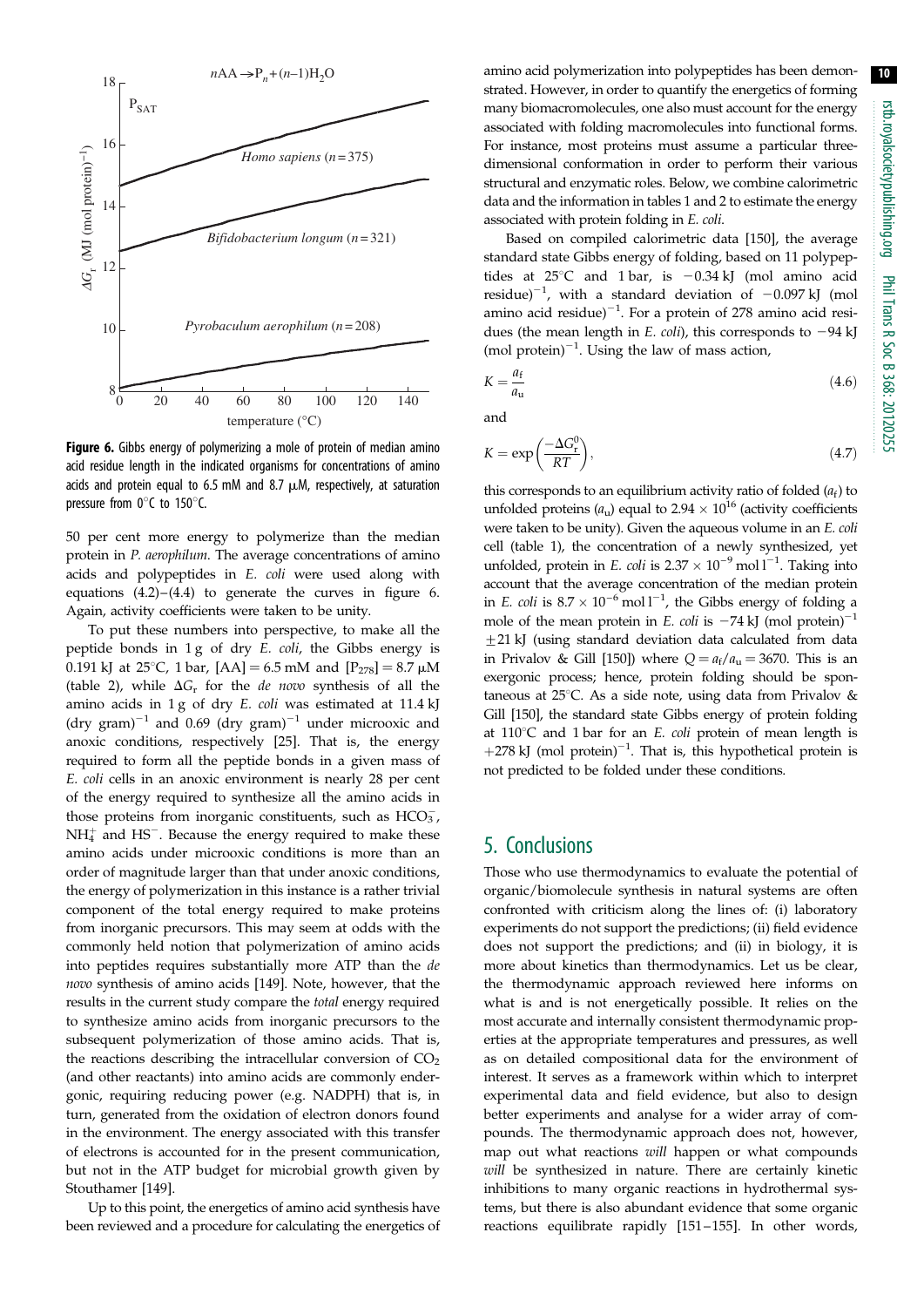rstb.royalsocietypublishing.org PhilTrans R Soc B 368: 20120255

11

<span id="page-10-0"></span>reactions involving organic compounds in hydrothermal systems are under a combination of kinetic and thermodynamic controls. Kinetic rate laws can be built into these models in the future, but at present, the requisite data are sparse. For now, thermodynamic models provide a means to evaluate which compounds might be in equilibrium and which are not, and they can identify the reactions for which there is an energetic drive at the conditions of interest.

## **References**

- 1. Martin W, Baross JA, Kelley DS, Russell MJ. 2008 Hydrothermal vents and the origin of life. Nat. Rev. Microbiol. 6, 805 – 814. [\(doi:10.1038/nrmicro1991](http://dx.doi.org/10.1038/nrmicro1991))
- 2. Schwartzman DW, Lineweaver CH. 2004 The hyperthermophilic origin of life revisited. Biochem. Soc. Trans. 32, 168– 171. ([doi:10.1042/BST0320168\)](http://dx.doi.org/10.1042/BST0320168)
- 3. Pace NR. 1991 Origin of life: facing up to the physical setting. Cell 65, 531– 533. [\(doi:10.1016/](http://dx.doi.org/10.1016/0092-8674(91)90082-A) [0092-8674\(91\)90082-A\)](http://dx.doi.org/10.1016/0092-8674(91)90082-A)
- 4. Cody GD, Boctor NZ, Filley TR, Hazen RM, Scott JH, Sharma A, Yoder Jr HS. 2000 Primordial carbonylated iron–sulfur compounds and the synthesis of pyruvate. Science 289, 1337 - 1340. [\(doi:10.1126/science.289.5483.1337](http://dx.doi.org/10.1126/science.289.5483.1337))
- 5. McCollom TM, Seewald JS. 2007 Abiotic synthesis of organic compounds in deep-sea hydrothermal environments. Chem. Rev. 107, 382– 401. [\(doi:10.](http://dx.doi.org/10.1021/cr0503660) [1021/cr0503660](http://dx.doi.org/10.1021/cr0503660))
- 6. McCollom TM, Ritter G, Simoneit BRT. 1999 Lipid synthesis under hydrothermal conditions by Fischer– Tropsch-type reactions. Orig. Life Evol. Biosph. 29, 153– 166. [\(doi:10.1023/](http://dx.doi.org/10.1023/A:1006592502746) [A:1006592502746](http://dx.doi.org/10.1023/A:1006592502746))
- 7. Jakschitz TAE, Rode BM. 2012 Chemical evolution from simple inorganic compounds to chiral peptides. Chem. Soc. Rev. 41, 5484– 5489. ([doi:10.](http://dx.doi.org/10.1039/c2cs35073d) [1039/c2cs35073d\)](http://dx.doi.org/10.1039/c2cs35073d)
- 8. Baross JA, Hoffman SE. 1985 Submarine hydrothermal vents and associated gradient environments as sites for the origin and evolution of life. Orig. Life 15, 327– 345. [\(doi:10.1007/](http://dx.doi.org/10.1007/BF01808177) [BF01808177\)](http://dx.doi.org/10.1007/BF01808177)
- 9. Amend JP, Shock EL. 2001 Energetics of overall metabolic reactions of thermophilic and hyperthermophilic Archaea and Bacteria. FEMS Microbiol. Rev. 25, 175 – 243. [\(doi:10.1111/j.1574-](http://dx.doi.org/10.1111/j.1574-6976.2001.tb00576.x) [6976.2001.tb00576.x\)](http://dx.doi.org/10.1111/j.1574-6976.2001.tb00576.x)
- 10. Pace NR. 1997 A molecular view of microbial diversity and the biosphere. Science 276, 734-740. [\(doi:10.1126/science.276.5313.734](http://dx.doi.org/10.1126/science.276.5313.734))
- 11. Stetter KO. 1996 Hyperthermophilic procaryotes. FEMS Microbiol. Rev. 18, 149– 158. [\(doi:10.1111/j.](http://dx.doi.org/10.1111/j.1574-6976.1996.tb00233.x) [1574-6976.1996.tb00233.x\)](http://dx.doi.org/10.1111/j.1574-6976.1996.tb00233.x)
- 12. Wagner ID, Wiegel J. 2008 Diversity of thermophilic anaerobes. Ann. NY Acad. Sci. 1125, 1-43. ([doi:10.](http://dx.doi.org/10.1196/annals.1419.029) [1196/annals.1419.029\)](http://dx.doi.org/10.1196/annals.1419.029)
- 13. Stetter KO. 2006 Hyperthermophiles in the history of life. Phil. Trans. R. Soc. B 361, 1837 – 1842. [\(doi:10.1098/rstb.2006.1907\)](http://dx.doi.org/10.1098/rstb.2006.1907)
- 14. Huber R, Eder W, Heldwein S, Wanner G, Huber H, Rachel R, Stetter KO. 1998 Thermocrinis ruber gen. nov., sp. nov., a pink-filament-forming hyperthermophilic bacterium isolated from

Yellowstone National Park. Appl. Environ. Microbiol. 64, 3576 – 3583.

- 15. Huber R, Kristjansson JK, Stetter KO. 1987 Pyrobaculum gen. nov., a new genus group of neutrophilic, rod-shaped archaebacteria from continental solfataras growing optimally at  $100^{\circ}$ C. Arch. Microbiol. 149, 95– 101. ([doi:10.1007/](http://dx.doi.org/10.1007/BF00425072) [BF00425072\)](http://dx.doi.org/10.1007/BF00425072)
- 16. Huber R, Langworthy TA, König H, Thomm M, Woese CR, Sleytr UB, Stetter KO. 1986 Thermotoga maritima sp. nov. represents a new genus of unique extremely thermophilic eubacteria growing up to 90°C. Arch. Microbiol. **144**, 324 - 333. [\(doi:10.1007/](http://dx.doi.org/10.1007/BF00409880) [BF00409880\)](http://dx.doi.org/10.1007/BF00409880)
- 17. Huber R et al. 1992 Aquifex pyrophilus gen. nov. sp. nov., represents a novel group of marine hyperthermophilic hydrogen-oxidizing bacteria. Syst. Appl. Microbiol. 15, 340– 351. [\(doi:10.1016/S0723-](http://dx.doi.org/10.1016/S0723-2020(11)80206-7) [2020\(11\)80206-7](http://dx.doi.org/10.1016/S0723-2020(11)80206-7))
- 18. Kurr M, Huber R, König H, Jannasch HW, Fricke H, Trincone A, Kristjansson JK, Stetter KO. 1991 Methanopyrus kandleri, gen. and sp. nov. represents a novel group of hyperthermophilic methanogens, growing to 110 $\degree$ C. Arch. Microbiol. 156, 239 - 247. [\(doi:10.1007/BF00262992](http://dx.doi.org/10.1007/BF00262992))
- 19. Stetter KO. 1982 Ultrathin mycelia-forming organisms from submarine volcanic areas having an optimum growth temperature of  $105^{\circ}$ C. Nature 300, 258 – 260. [\(doi:10.1038/300258a0\)](http://dx.doi.org/10.1038/300258a0)
- 20. Stetter KO. 1988 Archaeoglobus fulgidus gen. nov., sp. nov.: a new taxon of extremely thermophilic arachaebacteria. Syst. Appl. Microbiol. 10, 172– 173. [\(doi:10.1016/S0723-2020\(88\)80032-8](http://dx.doi.org/10.1016/S0723-2020(88)80032-8))
- 21. Takai K et al. 2008 Cell proliferation at  $122^{\circ}$ C and isotopically heavy  $CH<sub>4</sub>$  production by a hyperthermophilic methanogen under highpressure cultivation. Proc. Natl Acad. Sci. USA 105, 10 949 – 10 954. [\(doi:10.1073/pnas.](http://dx.doi.org/10.1073/pnas.0707900105) [0707900105\)](http://dx.doi.org/10.1073/pnas.0707900105)
- 22. Cox A, Shock EL, Havig JR. 2011 The transition to microbial photosynthesis in hot spring ecosystems. Chem. Geol. 280, 344– 351. [\(doi:10.1016/j.](http://dx.doi.org/10.1016/j.chemgeo.2010.11.022) [chemgeo.2010.11.022](http://dx.doi.org/10.1016/j.chemgeo.2010.11.022))
- 23. Amend JP, McCollom TM. 2009 Energetics of biomolecule synthesis on early Earth. In Chemical evolution II: from the origins of life to modern society (eds L Zaikowski, JM Friedrich, SR Seidel), pp. 63– 94. ACS Symposium Series. Washington, DC: American Chemical Society.
- 24. Amend JP, McCollom TM, Hentscher M, Bach W. 2011 Catabolic and anabolic energy for chemolithoautotrophs in deep-sea hydrothermal systems hosted in different rock types. Geochim.

Cosmochim. Acta 75, 5736 – 5748. ([doi:10.1016/j.](http://dx.doi.org/10.1016/j.gca.2011.07.041) [gca.2011.07.041](http://dx.doi.org/10.1016/j.gca.2011.07.041))

- 25. McCollom TM, Amend JP. 2005 A thermodynamic assessment of energy requirements for biomass synthesis by chemolithoautotrophic microorganisms in oxic and anoxic environments. Geobiology 3, 135 – 144. [\(doi:10.1111/j.1472-4669.](http://dx.doi.org/10.1111/j.1472-4669.2005.00045.x) [2005.00045.x](http://dx.doi.org/10.1111/j.1472-4669.2005.00045.x))
- 26. Shock EL, Helgeson HC. 1990 Calculation of the thermodynamic and transport properties of aqueous species at high pressures and temperatures: standard partial molal properties of organic species. Geochim. Cosmochim. Acta 54, 915– 945. ([doi:10.](http://dx.doi.org/10.1016/0016-7037(90)90429-O) [1016/0016-7037\(90\)90429-O\)](http://dx.doi.org/10.1016/0016-7037(90)90429-O)
- 27. Shock EL, Helgeson HC. 1988 Calculation of the thermodynamic and transport properties of aqueous species at high pressures and temperatures: correlation algorithms for ionic species and equation of state predictions to 5 kb and  $1000^{\circ}$ C. Geochim. Cosmochim. Acta 52, 2009 – 2036. ([doi:10.1016/](http://dx.doi.org/10.1016/0016-7037(88)90181-0) [0016-7037\(88\)90181-0](http://dx.doi.org/10.1016/0016-7037(88)90181-0))
- 28. Shock EL, Helgeson HC, Sverjensky DA. 1989 Calculation of the thermodynamic and transport properties of aqueous species at high pressures and temperatures: standard partial molal properties of inorganic neutral species. Geochim. Cosmochim. Acta 53, 2157– 2183. [\(doi:10.1016/0016-](http://dx.doi.org/10.1016/0016-7037(89)90341-4) [7037\(89\)90341-4](http://dx.doi.org/10.1016/0016-7037(89)90341-4))
- 29. Helgeson HC, Delany JM, Nesbitt WH, Bird DK. 1978 Summary and critique of the thermodynamic properties of rock-forming minerals. Am. J. Sci.  $278A, 1-229.$
- 30. Haas JR, Shock EL, Sassani DC. 1995 Rare earth elements in hydrothermal systems: estimates of standard partial molal thermodynamic properties of aqueous complexes of the REE at high pressures and temperatures. Geochim. Cosmochim. Acta 59, 4329– 4350. ([doi:10.1016/0016-7037\(95\)00314-P](http://dx.doi.org/10.1016/0016-7037(95)00314-P))
- 31. Shock EL, Sassani DC, Willis M, Sverjensky DA. 1997 Inorganic species in geologic fluids: correlations among standard molal thermodynamic properties of aqueous ions and hydroxide complexes. Geochim. Cosmochim. Acta 61, 907 – 950. [\(doi:10.1016/](http://dx.doi.org/10.1016/S0016-7037(96)00339-0) [S0016-7037\(96\)00339-0](http://dx.doi.org/10.1016/S0016-7037(96)00339-0))
- 32. Shock EL, Sassani DC, Betz H. 1997 Uranium in geologic fluids: estimates of standard partial molal properties, oxidation potentials, and hydrolysis constants at high temperatures and pressures. Geochim. Cosmochim. Acta 61, 4245– 4266. [\(doi:10.](http://dx.doi.org/10.1016/S0016-7037(97)00240-8) [1016/S0016-7037\(97\)00240-8](http://dx.doi.org/10.1016/S0016-7037(97)00240-8))
- 33. Sverjensky DA, Shock EL, Helgeson HC. 1997 Prediction of the thermodynamic and transport properties of aqueous metal complexes to  $1000^{\circ}$ C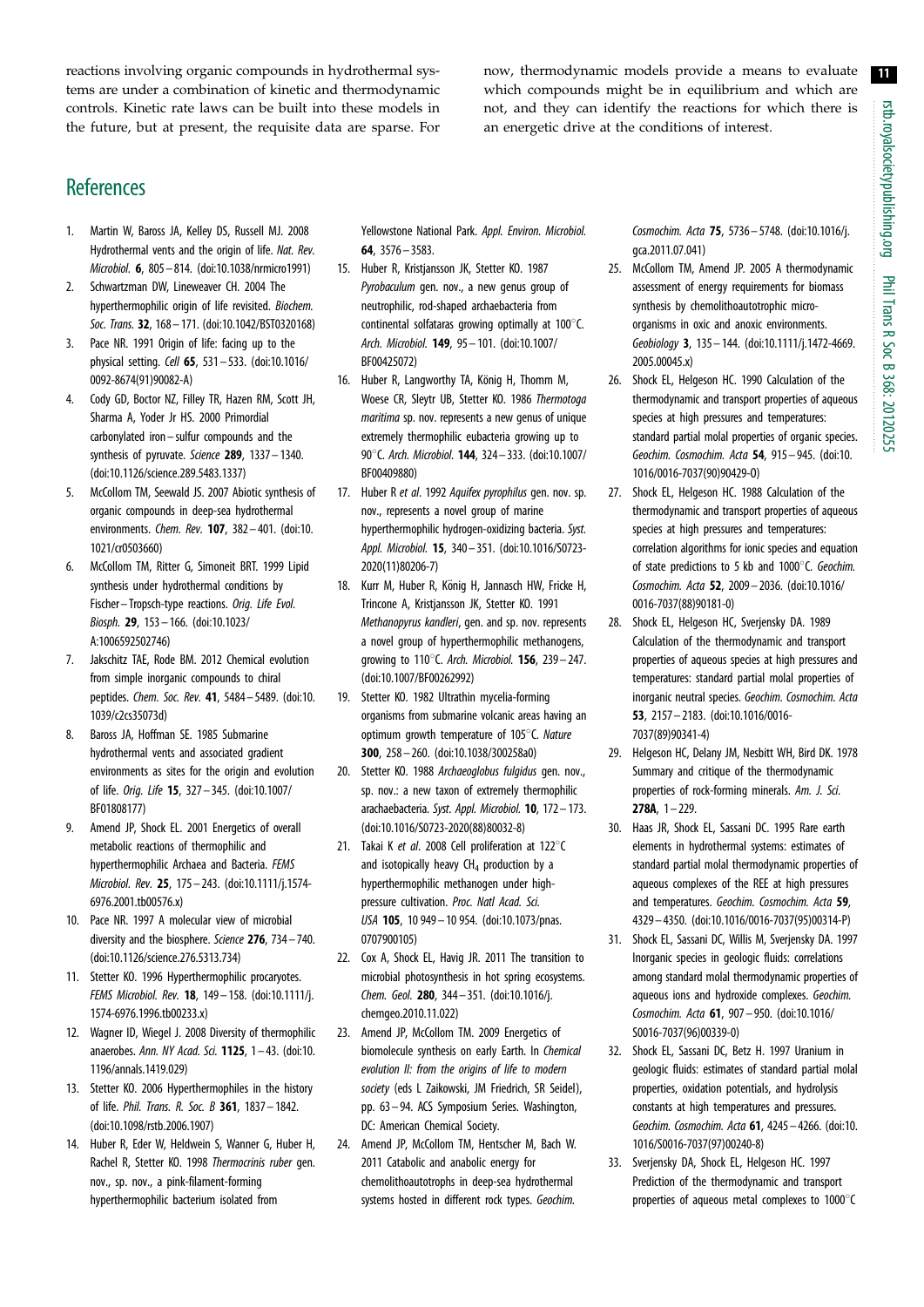rstb.royalsocietypublishing.org PhilTrans R Soc B 368: 20120255

12

<span id="page-11-0"></span>and 5 kb. Geochim. Cosmochim. Acta 61, 1359-1412. ([doi:10.1016/S0016-7037\(97\)00009-4\)](http://dx.doi.org/10.1016/S0016-7037(97)00009-4)

- 34. Sassani DC, Shock EL. 1998 Solubility and transport of platinum-group elements in supercritical fluids: summary and estimates of thermodynamic properties for Ru, Rh, Pd, and Pt solids, aqueous ions and aqueous complexes. Geochim. Cosmochim. Acta 62, 2643– 2671. [\(doi:10.1016/S0016-](http://dx.doi.org/10.1016/S0016-7037(98)00049-0) [7037\(98\)00049-0\)](http://dx.doi.org/10.1016/S0016-7037(98)00049-0)
- 35. Murphy WM, Shock EL. 1999 Environmental aqueous geochemistry of actinides. Rev Mineral 38,  $221 - 253$
- 36. Shock EL, Oelkers EH, Johnson JW, Sverjensky DA, Helgeson HC. 1992 Calculation of the thermodynamic properties of aqueous species at high pressures and temperatures: effective electrostatic radii, dissociation constants and standard partial molal properties to 1000  $\degree$ C and 5 kbar. J. Chem. Soc. Faraday Trans.  $88$ ,  $803 - 826$ . [\(doi:10.1039/ft9928800803\)](http://dx.doi.org/10.1039/ft9928800803)
- 37. Tanger JC, Helgeson HC. 1988 Calculation of the thermodynamic and transport properties of aqueous species at high pressures and temperatures: revised equations of state for the standard partial molal properties of ions and electrolytes. Am. J. Sci. 288, 19 – 98. ([doi:10.2475/ajs.288.1.19](http://dx.doi.org/10.2475/ajs.288.1.19))
- 38. Shock EL. 1988 Organic acid metastability in sedimentary basins. Geology 16, 886-890. [\(doi:10.](http://dx.doi.org/10.1130/0091-7613(1988)016%3C0886:OAMISB%3E2.3.CO;2)  $1130/0091 - 7613(1988)016 < 0886:0$ AMISB $>$ [2.3.CO;2\)](http://dx.doi.org/10.1130/0091-7613(1988)016%3C0886:OAMISB%3E2.3.CO;2)
- 39. Shock EL. 1989 Corrections to 'Organic acid metastability in sedimentary basins'. Geology 17, 572– 573. ([doi:10.1130/0091-](http://dx.doi.org/10.1130/0091-7613(1989)017%3C0572:CTOAMI%3E2.3.CO;2) [7613\(1989\)017](http://dx.doi.org/10.1130/0091-7613(1989)017%3C0572:CTOAMI%3E2.3.CO;2) < 0572:CTOAMI > [2.3.CO;2\)](http://dx.doi.org/10.1130/0091-7613(1989)017%3C0572:CTOAMI%3E2.3.CO;2)
- 40. Shock EL. 1994 Application of thermodynamic calculations to geochemical processes involving organic acids. In The role of organic acids in geological processes (eds M Lewan, E Pittman), pp. 270– 318. Berlin, Germany: Springer.
- 41. Helgeson HC, Knox AM, Owens CE, Shock EL. 1993 Petroleum, oil field waters, and authigenic mineral assemblages: are they in metastable equilibrium in hydrocarbon reservoirs? Geochim. Cosmochim. Acta 57, 3295–3339. [\(doi:10.1016/0016-7037\(93\)90541-4\)](http://dx.doi.org/10.1016/0016-7037(93)90541-4)
- 42. Amend JP, Shock EL. 1998 Energetics of amino acid synthesis in hydrothermal ecosystems. Science 281, 1659 – 1662. [\(doi:10.1126/science.281.5383.1659](http://dx.doi.org/10.1126/science.281.5383.1659))
- 43. Shock E, Canovas P. 2010 The potential for abiotic organic synthesis and biosynthesis at seafloor hydrothermal systems. Geofluids 10, 161-192. [\(doi:10.1111/j.1468-8123.2010.00277.x](http://dx.doi.org/10.1111/j.1468-8123.2010.00277.x))
- 44. Shock EL. 1990 Geochemical constraints on the origin of organic compounds in hydrothermal systems. Orig. Life Evol. Biosph. 20, 331 – 367. [\(doi:10.1007/BF01808115\)](http://dx.doi.org/10.1007/BF01808115)
- 45. Shock EL. 1992 Chemical environments of submarine hydrothermal systems. Orig. Life Evol. Biosph. 22, 67 – 107. ([doi:10.1007/BF01808019](http://dx.doi.org/10.1007/BF01808019))
- 46. Shock EL, Schulte MD. 1998 Organic synthesis during fluid mixing in hydrothermal systems. J. Geophys. Res. 103, 28 513– 28 527. ([doi:10.1029/](http://dx.doi.org/10.1029/98JE02142) [98JE02142](http://dx.doi.org/10.1029/98JE02142))
- 47. Schulte MD, Shock EL. 1993 Aldehydes in hydrothermal solution: standard partial molal

thermodynamic properties and relative stabilities at high temperatures and pressures. Geochim. Cosmochim. Acta 57, 3835– 3846. ([doi:10.1016/](http://dx.doi.org/10.1016/0016-7037(93)90337-V) [0016-7037\(93\)90337-V\)](http://dx.doi.org/10.1016/0016-7037(93)90337-V)

- 48. Shock EL. 1992 Stability of peptides in hightemperature aqueous solutions. Geochim. Cosmochim. Acta 56, 3481– 3491. ([doi:10.1016/](http://dx.doi.org/10.1016/0016-7037(92)90392-V) [0016-7037\(92\)90392-V\)](http://dx.doi.org/10.1016/0016-7037(92)90392-V)
- 49. Dale JD, Shock EL, Macleod G, Aplin AC, Larter SR. 1997 Standard partial molal properties of aqueous alkylphenols at high pressures and temperatures. Geochim. Cosmochim. Acta 61, 4017– 4024. [\(doi:10.](http://dx.doi.org/10.1016/S0016-7037(97)00212-3) [1016/S0016-7037\(97\)00212-3](http://dx.doi.org/10.1016/S0016-7037(97)00212-3))
- 50. Shock EL. 1995 Organic acids in hydrothermal solutions: standard molal thermodynamic properties of carboxylic acids, and estimates of dissociation constants at high temperatures and pressures. Am. J. Sci. 295, 496–580. [\(doi:10.2475/ajs.295.5.496](http://dx.doi.org/10.2475/ajs.295.5.496))
- 51. Prapaipong P, Shock EL, Koretsky CM. 1999 Metalorganic complexes in geochemical processes: temperature dependence of the standard thermodynamic properties of aqueous complexes between metal cations and dicarboxylate ligands. Geochim. Cosmochim. Acta 63, 2547– 2577. [\(doi:10.](http://dx.doi.org/10.1016/S0016-7037(99)00146-5) [1016/S0016-7037\(99\)00146-5](http://dx.doi.org/10.1016/S0016-7037(99)00146-5))
- 52. Shock EL, Koretsky CM. 1993 Metal-organic complexes in geochemical processes—calculation of standard partial molal thermodynamic properties of aqueous acetate complexes at high pressures and temperatures. Geochim. Cosmochim. Acta 57, 4899 – 4922. [\(doi:10.1016/0016-7037\(93\)90128-J\)](http://dx.doi.org/10.1016/0016-7037(93)90128-J)
- 53. Shock EL, Koretsky CM. 1995 Metal-organic complexes in geochemical processes: estimation of standard partial molal thermodynamic properties of aqueous complexes between metal cations and monovalent organic acid ligands at high pressures and temperatures. Geochim. Cosmochim. Acta 59, 1497 – 1532. [\(doi:10.1016/0016-7037\(95\)00058-8\)](http://dx.doi.org/10.1016/0016-7037(95)00058-8)
- 54. Haas JR, Shock EL. 1999 Halocarbons in the environment: estimates of thermodynamic properties for aqueous chloroethylene species and their stabilities in natural settings. Geochim. Cosmochim. Acta 63, 3429– 3441. ([doi:10.1016/](http://dx.doi.org/10.1016/S0016-7037(99)00276-8) [S0016-7037\(99\)00276-8](http://dx.doi.org/10.1016/S0016-7037(99)00276-8))
- 55. Amend JP, Plyasunov AV. 2001 Carbohydrates in thermophile metabolism: calculation of the standard molal thermodynamic properties of aqueous pentoses and hexoses at elevated temperatures and pressures. Geochim. Cosmochim. Acta 65, 3901-3917. [\(doi:10.1016/S0016-](http://dx.doi.org/10.1016/S0016-7037(01)00707-4) [7037\(01\)00707-4](http://dx.doi.org/10.1016/S0016-7037(01)00707-4))
- 56. Schulte MD, Rogers KL. 2004 Thiols in hydrothermal solution: standard partial molal properties and their role in the organic geochemistry of hydrothermal environments. Geochim. Cosmochim. Acta 68, 1087– 1097. [\(doi:10.1016/j.gca.2003.06.001\)](http://dx.doi.org/10.1016/j.gca.2003.06.001)
- 57. Schulte M. 2010 Organic sulfides in hydrothermal solution: standard partial molal properties and role in organic geochemistry of hydrothermal environments. Aquat. Geochem.  $16$ , 621-637. [\(doi:10.1007/s10498-010-9102-3](http://dx.doi.org/10.1007/s10498-010-9102-3))
- 58. Plyasunov AV, Shock EL. 2001 A correlation strategy for determining the parameters of the revised-HKF

model for aqueous nonelectrolytes. Geochim. Cosmochim. Acta 65, 3879 – 3900. ([doi:10.1016/](http://dx.doi.org/10.1016/S0016-7037(01)00678-0) [S0016-7037\(01\)00678-0](http://dx.doi.org/10.1016/S0016-7037(01)00678-0))

- 59. Amend JP, Helgeson HC. 1997 Group additivity equations of state for calculating the standard molal thermodynamic properties of aqueous organic molecules at elevated temperatures and pressures. Geochim. Cosmochim. Acta  $61$ , 11-46. ([doi:10.](http://dx.doi.org/10.1016/S0016-7037(96)00306-7) [1016/S0016-7037\(96\)00306-7](http://dx.doi.org/10.1016/S0016-7037(96)00306-7))
- 60. Amend JP, Helgeson HC. 1997 Calculation of the standard molal thermodynamic properties of aqueous biomolecules at elevated temperatures and pressures. I. L- $\alpha$ -amino acids. J. Chem. Soc. Faraday Trans. 93, 1927–1941. [\(doi:10.1039/A608126F](http://dx.doi.org/10.1039/A608126F))
- 61. Amend JP, Helgeson HC. 2000 Calculation of the standard molal thermodynamic properties of aqueous biomolecules at elevated temperatures and pressures. II. Unfolded proteins. Biophys. Chem. 84, 105– 136. [\(doi:10.1016/S0301-4622\(00\)00116-2](http://dx.doi.org/10.1016/S0301-4622(00)00116-2))
- 62. Helgeson HC, Owens CE, Knox AM, Richard L. 1998 Calculation of the standard molal thermodynamic properties of crystalline, liquid, and gas organic molecules at high temperatures and pressures. Geochim. Cosmochim. Acta 62, 985– 1081. [\(doi:10.](http://dx.doi.org/10.1016/S0016-7037(97)00219-6) [1016/S0016-7037\(97\)00219-6](http://dx.doi.org/10.1016/S0016-7037(97)00219-6))
- 63. Amend JP, Helgeson HC. 1997 Solubilities of the common L- $\alpha$ -amino acids as a function of temperature and solution pH. Pure Appl. Chem. 69, 935– 942. [\(doi:10.1351/pac199769050935](http://dx.doi.org/10.1351/pac199769050935))
- 64. Richard L. 2001 Calculation of the standard molal thermodynamic properties as a function of temperature and pressure of some geochemically important organic sulfur compounds. Geochim. Cosmochim. Acta 65, 3827 – 3877. ([doi:10.1016/](http://dx.doi.org/10.1016/S0016-7037(01)00761-X) [S0016-7037\(01\)00761-X](http://dx.doi.org/10.1016/S0016-7037(01)00761-X))
- 65. Richard L, Helgeson HC. 1998 Calculation of the thermodynamic properties at elevated temperatures and pressures of saturated and aromatic high molecular weight solid and liquid hydrocarbons in kerogen, bitumen, petroleum, and other organic matter of biogeochemical interest. Geochim. Cosmochim. Acta 62, 3591 – 3636. ([doi:10.1016/](http://dx.doi.org/10.1016/S0016-7037(97)00345-1) [S0016-7037\(97\)00345-1](http://dx.doi.org/10.1016/S0016-7037(97)00345-1))
- 66. Plyasunov AV, Shock EL. 2000 Thermodynamic functions of hydration of hydrocarbons at 298.15 K and 0.1 MPa. Geochim. Cosmochim. Acta 64, 439– 468. ([doi:10.1016/S0016-7037\(99\)00330-0\)](http://dx.doi.org/10.1016/S0016-7037(99)00330-0)
- 67. Plyasunov AV, Shock EL. 2000 Standard state Gibbs energies of hydration of hydrocarbons at elevated temperatures as evaluated from experimental phase equilibria studies. Geochim. Cosmochim. Acta 64. 2811– 2833. ([doi:10.1016/S0016-7037\(00\)00401-4](http://dx.doi.org/10.1016/S0016-7037(00)00401-4))
- 68. Plyasunov AV, Shock EL. 2001 Group contribution values of the infinite dilution thermodynamic functions of hydration for aliphatic noncyclic hydrocarbons, alcohols, and ketones at 298.15 K and 0.1 MPa. J. Chem. Eng. Data 46, 1016 – 1019. ([doi:10.1021/je0002282](http://dx.doi.org/10.1021/je0002282))
- 69. Plyasunov AV, Plyasunova NV, Shock EL. 2004 Group contribution values for the thermodynamic functions of hydration of aliphatic esters at 298.15 K, 0.1 MPa. J. Chem. Eng. Data 49, 1152-1167. [\(doi:10.1021/je049850a](http://dx.doi.org/10.1021/je049850a))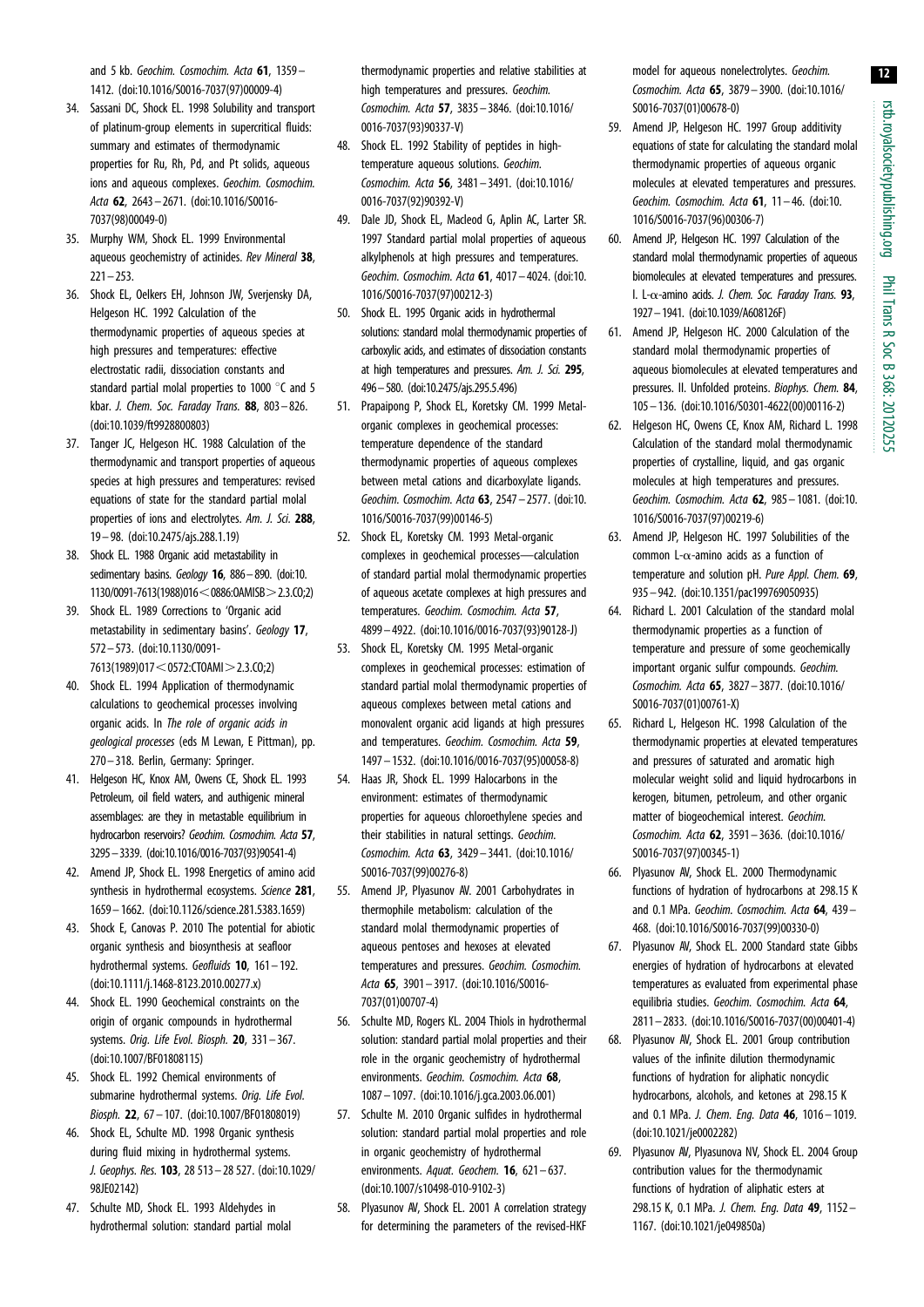- <span id="page-12-0"></span>70. Plyasunova NV, Plyasunov AV, Shock EL. 2005 Group contribution values for the thermodynamic functions of hydration at 298.15 K, 0.1 MPa. 2. Aliphatic thiols, alkyl sulfides, and polysulfides. J. Chem. Eng. Data 50, 246– 253. [\(doi:10.1021/je0497045](http://dx.doi.org/10.1021/je0497045))
- 71. Plyasunov AV, Plyasunova NV, Shock EL. 2006 Group contribution values for the thermodynamic functions of hydration at 298.15 K, 0.1 MPa. 3. Aliphatic monoethers, diethers, and polyethers. J. Chem. Eng. Data 51, 276– 290. [\(doi:10.1021/je050390a](http://dx.doi.org/10.1021/je050390a))
- 72. Plyasunov AV, Plyasunova NV, Shock EL. 2006 Group contribution values for the thermodynamic functions of hydration at 298.15 K, 0.1 MPa. 4. Aliphatic nitriles and dinitriles. J. Chem. Eng Data 51, 1481 - 1490. ([doi:10.1021/je060129+\)](http://dx.doi.org/10.1021/je060129+)
- 73. Plyasunova NV, Plyasunov AV, Shock EL. 2004 Database of thermodynamic properties for aqueous organic compounds. Int. J. Thermophys. 25, 351– 360. [\(doi:10.1023/B:IJOT.0000028472.63853.2d](http://dx.doi.org/10.1023/B:IJOT.0000028472.63853.2d))
- 74. Dick JM, LaRowe DE, Helgeson HC. 2006 Temperature, pressure, and electrochemical constraints on protein speciation: group additivity calculation of the standard molal thermodynamic properties of ionized unfolded proteins. Biogeosciences 3, 311– 336. ([doi:10.5194/bg-3-311-](http://dx.doi.org/10.5194/bg-3-311-2006) [2006\)](http://dx.doi.org/10.5194/bg-3-311-2006)
- 75. LaRowe DE, Helgeson HC. 2006 Biomolecules in hydrothermal systems: calculation of the standard molal thermodynamic properties of nucleic-acid bases, nucleosides, and nucleotides at elevated temperatures and pressures. Geochim. Cosmochim. Acta 70, 4680– 4724. [\(doi:10.1016/j.gca.2006.04.](http://dx.doi.org/10.1016/j.gca.2006.04.010) [010](http://dx.doi.org/10.1016/j.gca.2006.04.010))
- 76. LaRowe DE, Helgeson HC. 2006 The energetics of metabolism in hydrothermal systems: calculation of the standard molal thermodynamic properties of magnesium-complexed adenosine nucleotides and NAD and NADP at elevated temperatures and pressures. Thermochim. Acta 448, 82 – 106. ([doi:10.](http://dx.doi.org/10.1016/j.tca.2006.06.008) [1016/j.tca.2006.06.008\)](http://dx.doi.org/10.1016/j.tca.2006.06.008)
- 77. LaRowe DE, Dick JM. 2012 Calculation of the standard molal thermodynamic properties of crystalline peptides. Geochim. Cosmochim. Acta 80, 70 – 91. ([doi:10.1016/j.gca.2011.11.041\)](http://dx.doi.org/10.1016/j.gca.2011.11.041)
- 78. LaRowe DE, Van Cappellen P. 2011 Degradation of natural organic matter: a thermodynamic analysis. Geochim. Cosmochim. Acta 75, 2030– 2042. ([doi:10.](http://dx.doi.org/10.1016/j.gca.2011.01.020) [1016/j.gca.2011.01.020](http://dx.doi.org/10.1016/j.gca.2011.01.020))
- 79. LaRowe DE, Dale AW, Amend JP, Van Cappellen P. 2012 Thermodynamic limitations on microbially catalyzed reaction rates. Geochim. Cosmochim. Acta 90, 96 – 109. [\(doi:10.1016/j.gca.2012.05.011](http://dx.doi.org/10.1016/j.gca.2012.05.011))
- 80. Dick JM, Shock EL. 2011 Calculation of the relative chemical stabilities of proteins as a function of temperature and redox chemistry in a hot spring. PLoS ONE 6, e22782. [\(doi:10.1371/journal.pone.](http://dx.doi.org/10.1371/journal.pone.0022782) [0022782\)](http://dx.doi.org/10.1371/journal.pone.0022782)
- 81. Berndt ME, Allen DE, Seyfried WEJ. 1996 Reduction of CO<sub>2</sub> during serpentinization of olivine at 300 $^{\circ}$ C and 500 bar. Geology 24, 351– 354. [\(doi:10.1130/](http://dx.doi.org/10.1130/0091-7613(1996)024%3C0351:ROCDSO%3E2.3.CO;2) [0091-7613\(1996\)024](http://dx.doi.org/10.1130/0091-7613(1996)024%3C0351:ROCDSO%3E2.3.CO;2) < 0351:ROCDSO > [2.3.CO;2\)](http://dx.doi.org/10.1130/0091-7613(1996)024%3C0351:ROCDSO%3E2.3.CO;2)
- 82. Foustoukos DI, Seyfried WE. 2004 Hydrocarbons in hydrothermal vent fluids: the role of chromiumbearing catalysts. Science 304, 1002– 1005. [\(doi:10.](http://dx.doi.org/10.1126/science.1096033) [1126/science.1096033](http://dx.doi.org/10.1126/science.1096033))
- 83. Fu Q, Lollar BS, Horita J, Lacrampe-Couloume G, Seyfried WE. 2007 Abiotic formation of hydrocarbons under hydrothermal conditions: constraints from chemical and isotope data. Geochim. Cosmochim. Acta 71, 1982– 1998. [\(doi:10.](http://dx.doi.org/10.1016/j.gca.2007.01.022) [1016/j.gca.2007.01.022\)](http://dx.doi.org/10.1016/j.gca.2007.01.022)
- 84. Horita J, Berndt ME. 1999 Abiogenic methane formation and isotopic fractionation under hydrothermal conditions. Science 285, 1055 - 1057. [\(doi:10.1126/science.285.5430.1055](http://dx.doi.org/10.1126/science.285.5430.1055))
- 85. McCollom TM, Seewald JS. 2001 A reassessment of the potential for reduction of dissolved  $CO<sub>2</sub>$  to hydrocarbons during serpentinization of olivine. Geochim. Cosmochim. Acta 65, 3769– 3778. [\(doi:10.](http://dx.doi.org/10.1016/S0016-7037(01)00655-X) [1016/S0016-7037\(01\)00655-X](http://dx.doi.org/10.1016/S0016-7037(01)00655-X))
- 86. McCollom TM, Seewald JS. 2006 Carbon isotope composition of organic compounds produced by abiotic synthesis under hydrothermal conditions. Earth Planet Sci. Lett. 243, 74 – 84. ([doi:10.1016/j.](http://dx.doi.org/10.1016/j.epsl.2006.01.027) [epsl.2006.01.027](http://dx.doi.org/10.1016/j.epsl.2006.01.027))
- 87. Charlou J-L, Donval JP, Konn C, Ondreas H, Fouquet Y. 2010 High production and fluxes of  $H_2$  and CH<sub>4</sub> and evidence of abiotic hydrocarbons synthesis by serpentinization in ultramafic-hosted hydrothermal systems on the Mid-Atlantic Ridge. In Diversity of hydrothermal systems on slow spreading ocean ridges (eds PA Rona, C Devey, J Dyment, BJ Murton), pp. 265 – 296. Washington, DC: American Geophysical Union.
- 88. Lang SQ, Butterfield D, Schulte M, Kelley DS, Lilley MD. 2010 Elevated concentrations of formate, acetate and dissolved organic carbon found at the Lost City hydrothermal field. Geochim. Cosmochim. Acta 74, 941– 952. [\(doi:10.1016/j.gca.](http://dx.doi.org/10.1016/j.gca.2009.10.045) [2009.10.045\)](http://dx.doi.org/10.1016/j.gca.2009.10.045)
- 89. Proskurowski G, Lilley MD, Seewald JS, Früh-Green GL, Olson EJ, Lupton JE, Sylva SP, Kelley DS. 2008 Abiogenic hydrocarbon production at Lost City hydrothermal field. Science 319, 604 - 607. [\(doi:10.](http://dx.doi.org/10.1126/science.1151194) [1126/science.1151194](http://dx.doi.org/10.1126/science.1151194))
- 90. Fox SW, Windsor CR. 1970 Synthesis of amino acids by the heating of formaldehyde and ammonia. Science 170, 984 – 986. [\(doi:10.1126/science.170.](http://dx.doi.org/10.1126/science.170.3961.984) [3961.984](http://dx.doi.org/10.1126/science.170.3961.984))
- 91. Hennet RJ-C, Holm NG, Engel MH. 1992 Abiotic synthesis of amino acids under hydrothermal conditions and the origin of life: a perpetual phenomenon? Naturwissenschaften 79, 361– 365. [\(doi:10.1007/BF01140180](http://dx.doi.org/10.1007/BF01140180))
- 92. Huber C, Wachterschauser G. 2006  $\alpha$ -Hydroxy and  $\alpha$ -amino acids under possible Hadean, volcanic origin-of-life conditions. Science 314, 630-632. [\(doi:10.1126/science.1130895](http://dx.doi.org/10.1126/science.1130895))
- 93. Keefe AD, Miller SL, Mcdonald G, Bada J. 1995 Investigation of the prebiotic synthesis of aminoacids and RNA bases from  $CO<sub>2</sub>$  using FeS/H<sub>2</sub>S as a reducing agent. Proc. Natl Acad. Sci. USA 92, 11 904– 11 906. ([doi:10.1073/pnas.92.25.](http://dx.doi.org/10.1073/pnas.92.25.11904) [11904\)](http://dx.doi.org/10.1073/pnas.92.25.11904)
- 94. Lowe CU, Markham R, Rees MW. 1963 Synthesis of complex organic compounds from simple precursors—formation of amino-acids, amino-acid polymers, fatty acids and purines from ammonium cyanide. Nature 199, 219 – 222. [\(doi:10.1038/](http://dx.doi.org/10.1038/199219a0) [199219a0](http://dx.doi.org/10.1038/199219a0))
- 95. Marshall WL. 1994 Hydrothermal synthesis of amino acids. Geochim. Cosmochim. Acta 58, 2099 – 2106. ([doi:10.1016/0016-7037\(94\)90288-7\)](http://dx.doi.org/10.1016/0016-7037(94)90288-7)
- 96. Oro J, Kamat SS. 1961 Amino-acid synthesis from hydrogen cyanide under possible primitive earth conditions. Nature 190, 442– 444. ([doi:10.1038/](http://dx.doi.org/10.1038/190442a0) [190442a0](http://dx.doi.org/10.1038/190442a0))
- 97. Oro J, Kimball A, Fritz R, Master F. 1959 Amino acid synthesis from formaldehyde and hydroxylamine. Arch. Biochem. Biophys. 85, 115– 130. [\(doi:10.1016/](http://dx.doi.org/10.1016/0003-9861(59)90455-2) [0003-9861\(59\)90455-2](http://dx.doi.org/10.1016/0003-9861(59)90455-2))
- 98. Butlerov A. 1861 Formation synthétique d'une substance sucrée. Compt. Rend. Acad. Sci. 53,  $145 - 147$
- 99. Breslow R. 1959 On the mechanism of the formose reaction. Tetrahedron Lett. 1, 22 – 26. [\(doi:10.1016/](http://dx.doi.org/10.1016/S0040-4039(01)99487-0) [S0040-4039\(01\)99487-0](http://dx.doi.org/10.1016/S0040-4039(01)99487-0))
- 100. Oro J. 1960 Synthesis of adenine from ammonium cyanide. Biochem. Biophys. Res. Commun. 2, 407– 412. [\(doi:10.1016/0006-](http://dx.doi.org/10.1016/0006-291X(60)90138-8) [291X\(60\)90138-8](http://dx.doi.org/10.1016/0006-291X(60)90138-8))
- 101. Sanchez RA, Ferris JP, Orgel LE. 1967 Studies in prebiotic synthesis 0.2. Synthesis of purine precursors and amino acids from aqueous hydrogen cyanide. *J. Mol. Biol.* **30**, 223-253.
- 102. Fox SW, Harada K. 1961 Synthesis of uracil under conditions of a thermal model of prebiological chemistry. Science 133, 1923 – 1924. ([doi:10.1126/](http://dx.doi.org/10.1126/science.133.3468.1923) [science.133.3468.1923](http://dx.doi.org/10.1126/science.133.3468.1923))
- 103. Sanchez RA, Ferris JP, Orgel LE. 1966 Cyanoacetylene in prebiotic synthesis. Science 154, 784– 785. [\(doi:10.1126/science.154.](http://dx.doi.org/10.1126/science.154.3750.784) [3750.784](http://dx.doi.org/10.1126/science.154.3750.784))
- 104. Saladino R, Ciambecchini U, Crestini C, Costanzo G, Negri R, Di Mauro E. 2003 One-pot TiO<sub>2</sub>-catalyzed synthesis of nucleic bases and acyclonucleosides from formamide: implications for the origin of life. Chembiochem 4, 514– 521. ([doi:10.1002/cbic.](http://dx.doi.org/10.1002/cbic.200300567) [200300567](http://dx.doi.org/10.1002/cbic.200300567))
- 105. Saladino R, Crestini C, Ciambecchini U, Ciciriello F, Costanzo G, Di Mauro E. 2004 Synthesis and degradation of nucleobases and nucleic acids by formamide in the presence of montmorillonites. Chembiochem 5, 1558– 1566. ([doi:10.1002/cbic.](http://dx.doi.org/10.1002/cbic.200400119) [200400119](http://dx.doi.org/10.1002/cbic.200400119))
- 106. Aubrey AD, Cleaves HJ, Bada JL. 2009 The role of submarine hydrothermal systems in the synthesis of amino acids. Orig. Life Evol.  $B$  39, 91 – 108. [\(doi:10.](http://dx.doi.org/10.1007/s11084-008-9153-2) [1007/s11084-008-9153-2](http://dx.doi.org/10.1007/s11084-008-9153-2))
- 107. Shapiro R. 1988 Prebiotic ribose synthesis: a critical analysis. Oria. Life Evol. Biosph.  $18$ ,  $71 - 85$ . [\(doi:10.](http://dx.doi.org/10.1007/BF01808782) [1007/BF01808782](http://dx.doi.org/10.1007/BF01808782))
- 108. Shapiro R. 1995 The prebiotic role of adenine: a critical analysis. Orig. Life Evol. Biosph. 25, 83 – 98. ([doi:10.1007/BF01581575](http://dx.doi.org/10.1007/BF01581575))
- 109. Shapiro R. 1999 Prebiotic cytosine synthesis: a critical analysis and implications for the origin of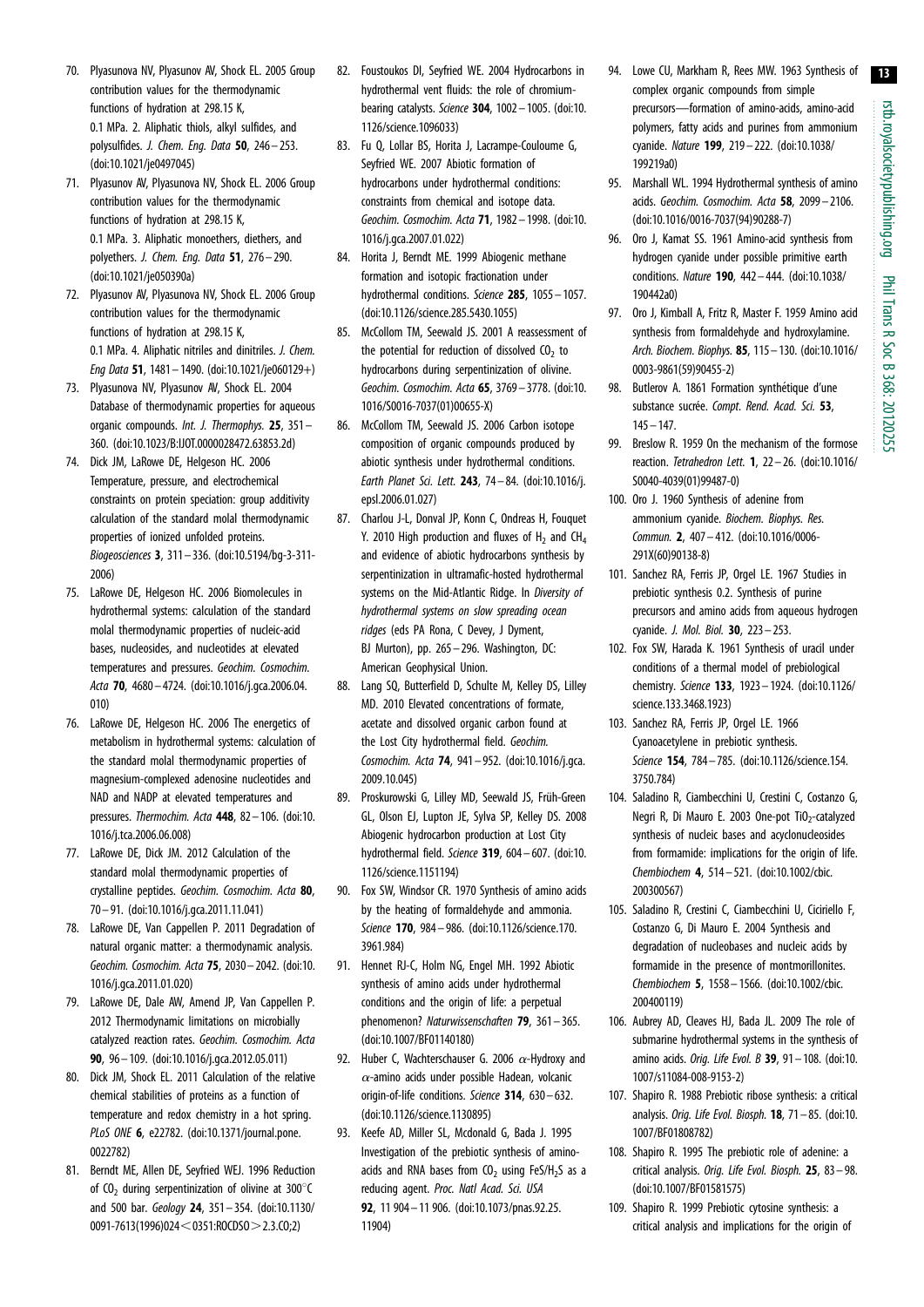<span id="page-13-0"></span>life. Proc. Natl Acad. Sci. USA 96, 4396-4401. [\(doi:10.1073/pnas.96.8.4396](http://dx.doi.org/10.1073/pnas.96.8.4396))

- 110. Abrajano TA, Sturchio NC, Kennedy BM, Lyon GL, Muehlenbachs K, Bohlke JK. 1990 Geochemistry of reduced gas related to serpentinization of the zambales ophiolite. Philippines Appl. Geochem. **5**, 625–630. ([doi:10.](http://dx.doi.org/10.1016/0883-2927(90)90060-I) [1016/0883-2927\(90\)90060-I\)](http://dx.doi.org/10.1016/0883-2927(90)90060-I)
- 111. Sherwood Lollar B, Lacrampe-Couloume G, Slater GF, Ward J, Moser DP, Gihring TM, Lin L.-H., Onstott TC. 2006 Unravelling abiogenic and biogenic sources of methane in the Earth's deep subsurface. Chem. Geol. 226, 328– 339. [\(doi:10.1016/j.chemgeo.2005.](http://dx.doi.org/10.1016/j.chemgeo.2005.09.027) [09.027\)](http://dx.doi.org/10.1016/j.chemgeo.2005.09.027)
- 112. Sherwood Lollar B, Lacrampe-Couloume G, Voglesonger K, Onstott TC, Pratt LM, Slater GF. 2008 Isotopic signatures of  $CH<sub>4</sub>$  and higher hydrocarbon gases from Precambrian Shield sites: a model for abiogenic polymerization of hydrocarbons. Geochim. Cosmochim. Acta 72, 4778– 4795. [\(doi:10.1016/j.](http://dx.doi.org/10.1016/j.gca.2008.07.004) [gca.2008.07.004\)](http://dx.doi.org/10.1016/j.gca.2008.07.004)
- 113. Taran YA, Varley NR, Inguaggiato S, Cienfuegos E. 2010 Geochemistry of  $H_2$  and CH<sub>4</sub>-enriched hydrothermal fluids of Socorro Island, Revillagigedo Archipelago, Mexico. Evidence for serpentinization and abiogenic methane. Geofluids 10, 542 - 555. [\(doi:10.1111/j.1468-8123.2010.00314.x](http://dx.doi.org/10.1111/j.1468-8123.2010.00314.x))
- 114. Holm NG, Charlou JL. 2001 Initial indications of abiotic formation of hydrocarbons in the Rainbow ultramafic hydrothermal system. Earth Planet Sci. Lett. 191, 1-8. ([doi:10.1016/S0012-](http://dx.doi.org/10.1016/S0012-821X(01)00397-1) [821X\(01\)00397-1\)](http://dx.doi.org/10.1016/S0012-821X(01)00397-1)
- 115. Konn C, Charlou JL, Donval JP, Holm NG, Dehairs F, Bouillon S. 2009 Hydrocarbons and oxidized organic compounds in hydrothermal fluids from Rainbow and Lost City ultramafic hosted vents. Chem. Geol. 258, 299–314. [\(doi:10.1016/j.chemgeo.2008.10.034\)](http://dx.doi.org/10.1016/j.chemgeo.2008.10.034)
- 116. McCollom TM. 2007 Geochemical constraints on sources of metabolic energy for chemolithoautotrophy in ultramafic-hosted deepsea hydrothermal systems. Astrobiology 7. 933– 950. ([doi:10.1089/ast.2006.0119](http://dx.doi.org/10.1089/ast.2006.0119))
- 117. Cronin J, Pizzarello S, Cruikshank DP. 1988 Organic matter in carbonaceous chondrites, planetary satellites, asteroids, and comets. In Meteorites and the early Solar System (eds JF Kerridge, MS Mathews), pp. 819– 857. Tucson, AZ: University of Arizona Press.
- 118. Pizzarello S. 2007 The chemistry that preceded life's origin: a study quide from meteorites. Chem. Biodivers. 4, 680– 693. ([doi:10.1002/cbdv.](http://dx.doi.org/10.1002/cbdv.200790058) [200790058](http://dx.doi.org/10.1002/cbdv.200790058))
- 119. Pizzarello S, Shock E. 2010 The organic composition of carbonaceous meteorites: the evolutionary story ahead of biochemistry. Cold Spring Harb. Perspect. Biol. 2, a002105. [\(doi:10.1101/cshperspect.](http://dx.doi.org/10.1101/cshperspect.a002105) [a002105\)](http://dx.doi.org/10.1101/cshperspect.a002105)
- 120. McCollom TM, Shock EL. 1997 Geochemical constraints on chemolithoautotrophic metabolism by microorganisms in seafloor hydrothermal systems. Geochim. Cosmochim. Acta 61, 4375– 4391. [\(doi:10.1016/S0016-](http://dx.doi.org/10.1016/S0016-7037(97)00241-X) [7037\(97\)00241-X\)](http://dx.doi.org/10.1016/S0016-7037(97)00241-X)
- 121. Von Damm KL. 1990 Seafloor hydrothermal activity: black smoker chemistry and chimneys. Ann. Rev. Earth Planet Sci. 18, 173– 204. ([doi:10.1146/](http://dx.doi.org/10.1146/annurev.ea.18.050190.001133) [annurev.ea.18.050190.001133](http://dx.doi.org/10.1146/annurev.ea.18.050190.001133))
- 122. Von Damm KL, Edmond JM, Grant B, Measures CI, Walden B, Weiss RF. 1985 Chemistry of submarine hydrothermal solutions at 21°N, East Pacific Rise. Geochim. Cosmochim. Acta 49, 2197– 2220. [\(doi:10.](http://dx.doi.org/10.1016/0016-7037(85)90222-4) [1016/0016-7037\(85\)90222-4](http://dx.doi.org/10.1016/0016-7037(85)90222-4))
- 123. Amend JP, Shock EL. 2000 Thermodynamics of amino acid synthesis in hydrothermal systems on early Earth. In Perspectives in amino acid and protein geochemistry (eds G Goodfriend, MJ Collins, ML Fogel, SA Macko, JF Wehmiller), pp. 23– 40. New York, NY: Oxford University Press.
- 124. Haymon RM, Kastner M. 1981 Hot-spring deposits on the East Pacific Rise at  $21^\circ$ N: preliminary description of mineralogy and genesis. Earth Planet Sci. Lett. 53, 363-381. [\(doi:10.1016/0012-](http://dx.doi.org/10.1016/0012-821X(81)90041-8) [821X\(81\)90041-8](http://dx.doi.org/10.1016/0012-821X(81)90041-8))
- 125. Janecky DR, Seyfried WE. 1984 Formation of massive sulfide deposits on oceanic ridge crests incremental reaction models for mixing between hydrothermal solutions and seawater. Geochim. Cosmochim. Acta 48, 2723– 2738. ([doi:10.1016/](http://dx.doi.org/10.1016/0016-7037(84)90319-3) [0016-7037\(84\)90319-3](http://dx.doi.org/10.1016/0016-7037(84)90319-3))
- 126. Hannington MD, de Ronde CEJ, Petersen S. 2005 Sea-floor tectonics and submarine hydrothermal systems. Econ. Geol. **100**, 111-143.
- 127. Ohmoto H. 1997 When did the Earth's atmosphere become oxic? Geochem. News 93,  $26 - 27$
- 128. Ohmoto H, Kakegawa T, Lowe DR. 1993 3.4- Billion-year-old biogenic pyrites from Barberton, South Africa: sulfur isotope evidence. Science 262, 555 – 557. [\(doi:10.1126/science.11539502\)](http://dx.doi.org/10.1126/science.11539502)
- 129. Walker JCG. 1985 Carbon dioxide on the early Earth. Orig. Life 16, 117 – 127. ([doi:10.1007/](http://dx.doi.org/10.1007/BF01809466) [BF01809466\)](http://dx.doi.org/10.1007/BF01809466)
- 130. Kasting JF. 1993 Earth's early atmosphere. Science 259, 920-926. [\(doi:10.1126/science.](http://dx.doi.org/10.1126/science.11536547) [11536547\)](http://dx.doi.org/10.1126/science.11536547)
- 131. Kasting JF. 1993 Early evolution of the atmosphere and ocean. In The chemistry of life's origins (eds JM Greenberg, CX Mendoza-Gomez, V Pirronello), pp. 149– 176. Dordrecht, The Netherlands: Kluwer Academic Publishers.
- 132. Kasting JF. 1993 Evolution of the Earth's atmosphere and hydrosphere. In Organic geochemistry: principles and applications (eds MH Engel, SA Macko), ch. 29, pp. 611– 624. New York, NY: Plenum Press.
- 133. Haqq-Misra J, Kasting JF, Lee S. 2011 Availability of  $0<sub>2</sub>$  and  $H<sub>2</sub>0<sub>2</sub>$  on pre-photosynthetic earth. Astrobiology 11, 293 – 302. ([doi:10.1089/ast.2010.](http://dx.doi.org/10.1089/ast.2010.0572) [0572](http://dx.doi.org/10.1089/ast.2010.0572))
- 134. Kharecha P, Kasting J, Siefert J. 2005 A coupled atmosphere– ecosystem model of the early Archean Earth. Geobiology 3, 53 – 76. ([doi:10.1111/j.1472-](http://dx.doi.org/10.1111/j.1472-4669.2005.00049.x) [4669.2005.00049.x\)](http://dx.doi.org/10.1111/j.1472-4669.2005.00049.x)
- 135. LaRowe DE, Regnier P. 2008 Thermodynamic potential for the abiotic synthesis of adenine,

cytosine, guanine, thymine, uracil, ribose, and deoxyribose in hydrothermal systems. Orig. Life Evol. Biosph. 38, 383– 397. ([doi:10.1007/s11084-008-](http://dx.doi.org/10.1007/s11084-008-9137-2) [9137-2](http://dx.doi.org/10.1007/s11084-008-9137-2))

- 136. Huber C, Wächtershäuser G. 1997 Activated acetic acid by carbon fixation on (Fe,Ni)S under primordial conditions. Science 276, 245 – 247. ([doi:10.1126/](http://dx.doi.org/10.1126/science.276.5310.245) [science.276.5310.245\)](http://dx.doi.org/10.1126/science.276.5310.245)
- 137. Huber C, Wächtershäuser G. 1998 Peptides by activation of amino acids with CO on (Ni,Fe)S surfaces: implications for the origin of life. Science 281, 670– 672. [\(doi:10.1126/science.281.5377.670\)](http://dx.doi.org/10.1126/science.281.5377.670)
- 138. Morowitz HJ. 1968 Energy flow in biology. New York, NY: Academic Press.
- 139. Battley EH. 1991 An alternate method of calculating the heat of growth of Escherichia coli K-12 on succinic acid. Biotech. Bioeng. 38, 480-492. ([doi:10.1002/bit.260380506\)](http://dx.doi.org/10.1002/bit.260380506)
- 140. Stouthamer AH, Bettenhaussen C. 1973 Utilization of energy for growth and maintenance in continuous and batch cultures of microorganisms. A reevaluation of the method for the determination of ATP production by measuring molar growth yields. Biochim. Biophys. Acta 301, 53 – 70. ([doi:10.1016/](http://dx.doi.org/10.1016/0304-4173(73)90012-8) [0304-4173\(73\)90012-8](http://dx.doi.org/10.1016/0304-4173(73)90012-8))
- 141. Battley EH. 1992 Calculation of the thermodynamic properties of protein in Escherichia coli K-12 grown on succinic acid, energy changes accompanying protein anabolism, and energetic role of ATP in protein synthesis. Biotech. Bioeng. 40, 280 – 288. ([doi:10.1002/bit.260400212\)](http://dx.doi.org/10.1002/bit.260400212)
- 142. Heijnen JJ, van Dijken JP. 1992 In search of a thermodynamic description of biomass yield for the chemotrophic growth of microorganisms. Biotech. Bioeng. 39, 833– 858. ([doi:10.1002/bit.](http://dx.doi.org/10.1002/bit.260390806) [260390806](http://dx.doi.org/10.1002/bit.260390806))
- 143. Neidhardt FC, Umbarger HE. 1996 Chemical composition of Escherichia coli. In Escherichia coli and Salmonella typhimurium: cellular and molecular biology (eds FC Neidhardt et al.), pp. 13-16, 2nd edn. Washington, DC: ASM Press.
- 144. Neidhardt FC. 1987 Chemical composition of Escherichia coli. In Escherichia coli and Salmonella typhimurium: cellular and molecular biology (ed. FC Neidhardt), pp. 3-6. Washington, DC: American Society for Microbiology.
- 145. Bennett BD, Kimball EH, Gao M, Osterhout R, Van Dien SJ, Rabinowitz JD. 2009 Absolute metabolite concentrations and implied enzyme active site occupancy in Escherichia coli. Nat. Chem. Biol. 5, 593– 599. [\(doi:10.1038/nchembio.186\)](http://dx.doi.org/10.1038/nchembio.186)
- 146. Kubitschek HE. 1986 Increase in cell mass during the division cycle of Escherichia-coli B/Ra. J. Bacteriol. 168, 613 – 618.
- 147. Brocchieri L, Karlin S. 2005 Protein length in eukaryotic and prokaryotic proteomes. Nucleic Acids Res. 33, 3390– 3400. [\(doi:10.1093/nar/](http://dx.doi.org/10.1093/nar/gki615) [gki615](http://dx.doi.org/10.1093/nar/gki615))
- 148. Ishihama Y, Schmidt T, Rappsilber J, Mann M, Hartl FU, Kerner MJ, Frishman D. 2008 Protein abundance profiling of the Escherichia coli cytosol. BMC Genomics 9, 102. ([doi:10.1186/1471-](http://dx.doi.org/10.1186/1471-2164-9-102) [2164-9-102\)](http://dx.doi.org/10.1186/1471-2164-9-102)